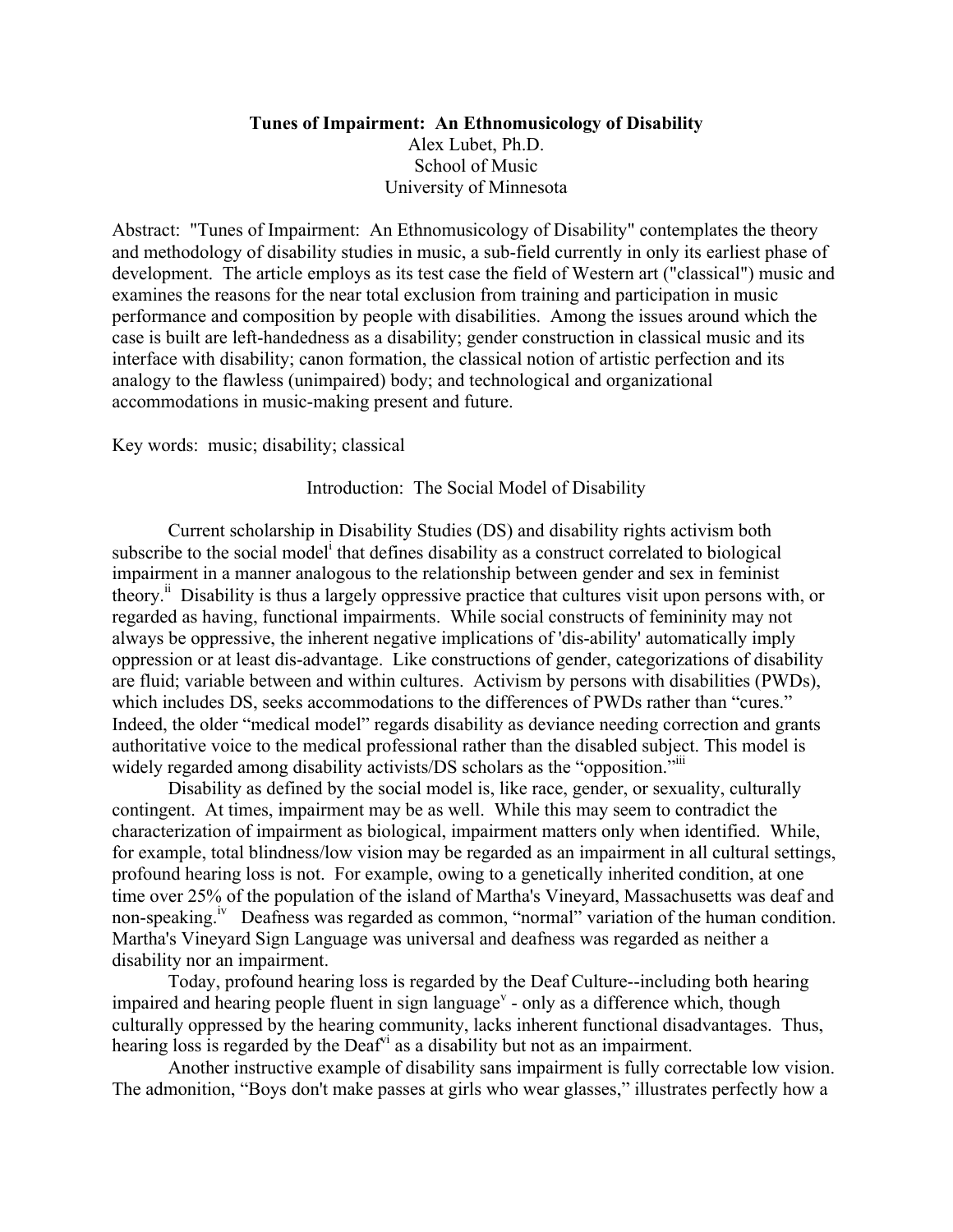condition readily "fixed" and thus not generally (or legally) regarded as an impairment is nonetheless a disability in cultures that consider corrective eyewear unattractive.<sup>vii</sup> Elsewhere, there have doubtless been (and may still be) cultural spaces where some low vision is irrelevant, perhaps even undiscovered, because tasks such as reading or driving are not performed. (Shortly, I discuss a common physical condition that is both impairment and disability in the context of musicking<sup>viii</sup> but rarely elsewhere.)

I propose here an ethnomusicology of disability. The emergence of DS's unique modes of inquiry, numerous unanswered questions about disability and music, and the ascendancy of autonomous Disability Culture combine to motivate this new window through which to contemplate musicking.

What might an ethnomusicology of disability be? It would examine how musics construct disability and negotiate--that is, heighten and/or accommodate--impairment.<sup>1x</sup> It would distinguish between disabilities of musical praxis – composition, performance, reception – and disabilities of representation - the rendering of the disabled subject as a theme in musical works. The temptation to designate praxis "fact" and representation "fiction" must be mitigated, as music communities often mythologize their important figures. Some of the most important historical – thus legendary – figures in Western Classical Music have been PWDs, including Beethoven – his deafness well-known – and Mozart, often posthumously diagnosed with various disorders associated with behavior and socialization, including Tourette's Syndrome.<sup>x</sup> Both have been subjects of postmodern cinematic fictions: Beethoven in *Immortal Beloved*, Mozart in *Amadeus*. xi

#### Case Study: Western Classical Music

To advance this project, I will illustrate here with a consideration of Western Classical Music (WCM) performance. Data is drawn from extant participant observation – that is, recollection – mine and that of my wife, Dr. Iris Shiraishi, over nearly sixty years combined experience as academic and professional musicians.<sup>xii</sup> We recall only ten student musicians with disabilities, from elementary school through doctoral programs, six blind, four with mobility impairments,<sup>xiii</sup> out of thousands of students in varied settings.

While numerous ways/sites of musicking have afforded exceptional opportunities for employment and expression to PWDs, especially blind musicians, WCM presents formidable impediments to full participation, most notably to the vision-impaired. Foremost is WCM's exceptional dependence upon written notation, especially sight-reading. (Braille music usage is mostly mnemonic since, of course, reading Braille occupies the hands.) Visual communication with a conductor presents additional difficulties.

Some activities, such as piloting a motor vehicle, cannot currently be accommodated for all PWDs. While playing an instrument in a conducted ensemble *may* be such an activity, the blind student musicians I have known have indeed participated in such groups.<sup>xiv</sup> Unlike driving, performing in orchestra, band or chorus without benefit of sight is not hazardous. It is an activity vision-impaired people both choose and, as music majors, must fulfill as a curricular requirement.

Only one of the blind music students in our data, a violist, fulfilled her large ensemble requirements in an instrumental ensemble. The conductor of her graduate school's orchestra did indeed object to her participation; she lasted only a semester, although she told me she had been highly regarded in her undergraduate orchestra. (She did not major in performance as a graduate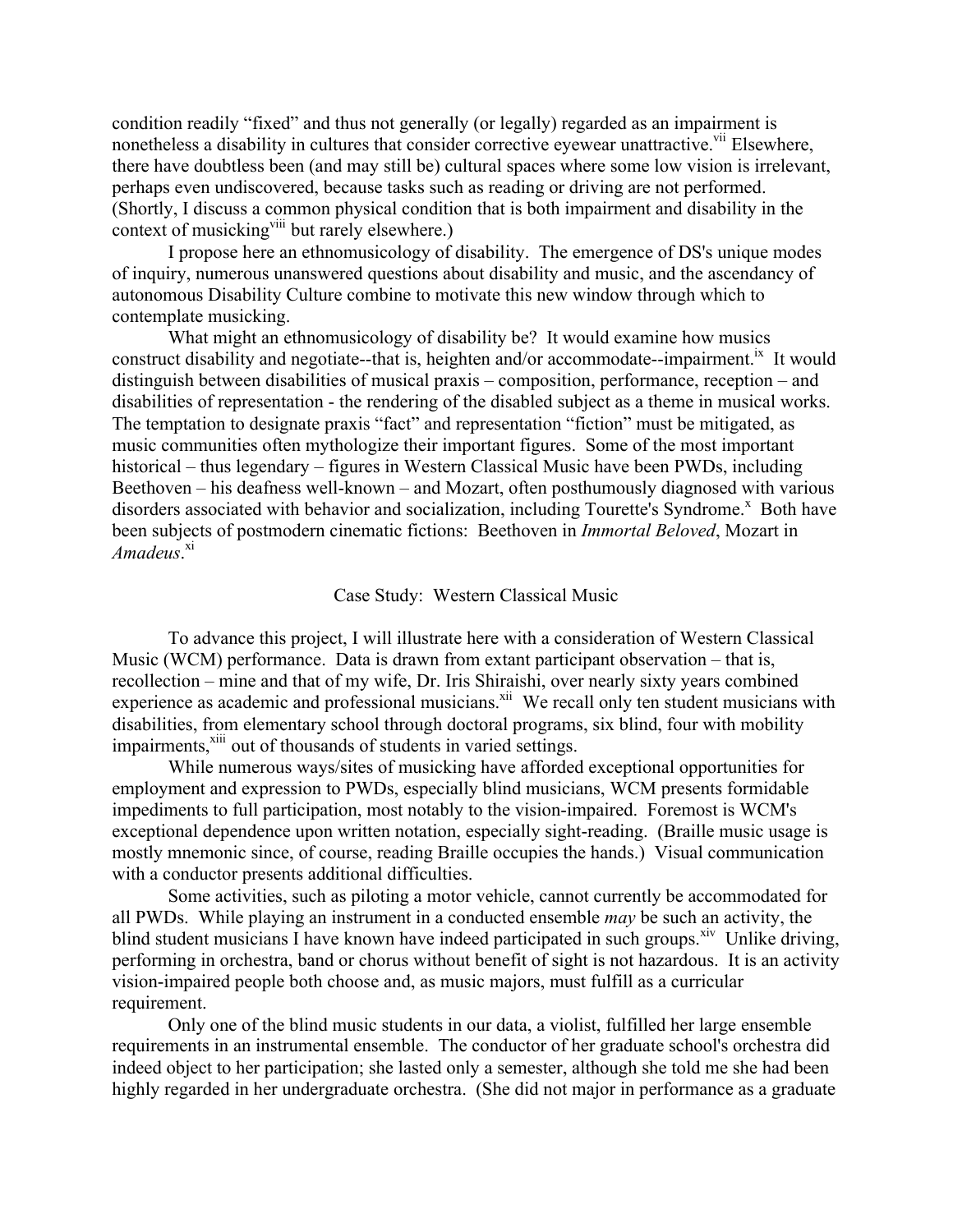student and had no ensemble requirement there.) We have never observed a vision-impaired musician in a professional symphony.

It is too simple and facile to excuse barring of blind instrumentalists from Western symphony orchestras as a necessary exclusion based on a bona fide occupational qualification. I am not (yet) insisting the contrary – that such exclusion is unambiguous marginalization due to disability rather than a necessary if unfortunate consequence of impairment – but I am positing that hypothesis.

What follows contemplates whether absence of blind musicians from orchestras is reasonable or oppressive, based on principles of DS/disability activism. It begins by introducing basic DS concepts that initially appear far afield but eventually reveal new means to contemplate musicking.

Disability activism emphasizes demands for accommodation rather than "cure."<sup>xv</sup> Accommodations employing principles of Universal Design (UD), in facilities such as transportation systems or buildings, are incorporated from a project's inception and are as broadly applicable as possible. Curb cuts, electric doors, and closed-captioning have proven not only unobtrusive to the non-disabled but widely useful. While supertitles originated as captioning for the deaf, they now also enhance the enjoyment of opera for the hearing.<sup>xvi</sup>

Universal Instructional Design, the application of UD principles to teaching, was initially developed at the University of Massachusetts, by Silver, Bourke, and Strehorn.<sup>xvii</sup> UID integrates pedagogies to determine what may be transformed to accommodate special needs without sacrificing essential content. During a UID curriculum transformation project in which I participated in 2000, I eliminated timed tests and distributed my own course notes explicitly to accommodate non-native English-speaking students since, as noted, music students with disabilities are rare<sup>xviii</sup> - while enhancing the learning environment of all.

Applying UID thinking to the question of blind orchestral musicians, one asks, "What is the essential experience of orchestral music? What is gained by accommodating blind musicians? What is lost by the non-blind through this accommodation?" The value of DS/UID methods here is not necessarily in finding a "right" answer, but in framing questions that would not otherwise be asked. DS requires an epistemology of difference that differs from – and is arguably more radical than – ethnic, gender, or queer studies. Transcending impairment in the interest of equality can be more complex – sometimes requiring technological solutions – than transformation of the marginalizing attitudes/discourses that lie at the heart of these other discriminations.

Sight is not needed to sing or play. When I observed blind students in conducted ensembles, I did not notice delayed responses to cues or other detriments, though these surely could happen. Conductors of professional ensembles would doubtless regard even the possibility of flawed entrances intolerable. The stakes in the participation of blind musicians in conducted ensembles differ considerably from fields like auto racing or neurosurgery, thus problematizing values quite differently. What is gained by blind people's participation are greater utilization of human resources and the improved quality of life for all that comes from eliminating the oppression of any. What is feared is some loss of the precision extolled by WCM, although the growing number of conductorless groups like the Orpheus Chamber Ensemble – who certainly rely less on visual cueing – indicate a willingness even among orchestral musicians to forsake authoritarian control in favor of interplay. A joke that circulated at the 2001 Minnesota All-State Orchestra Camp is instructive: Why is a conductor like a condom? Safer with one, more fun without one $\frac{xx}{x}$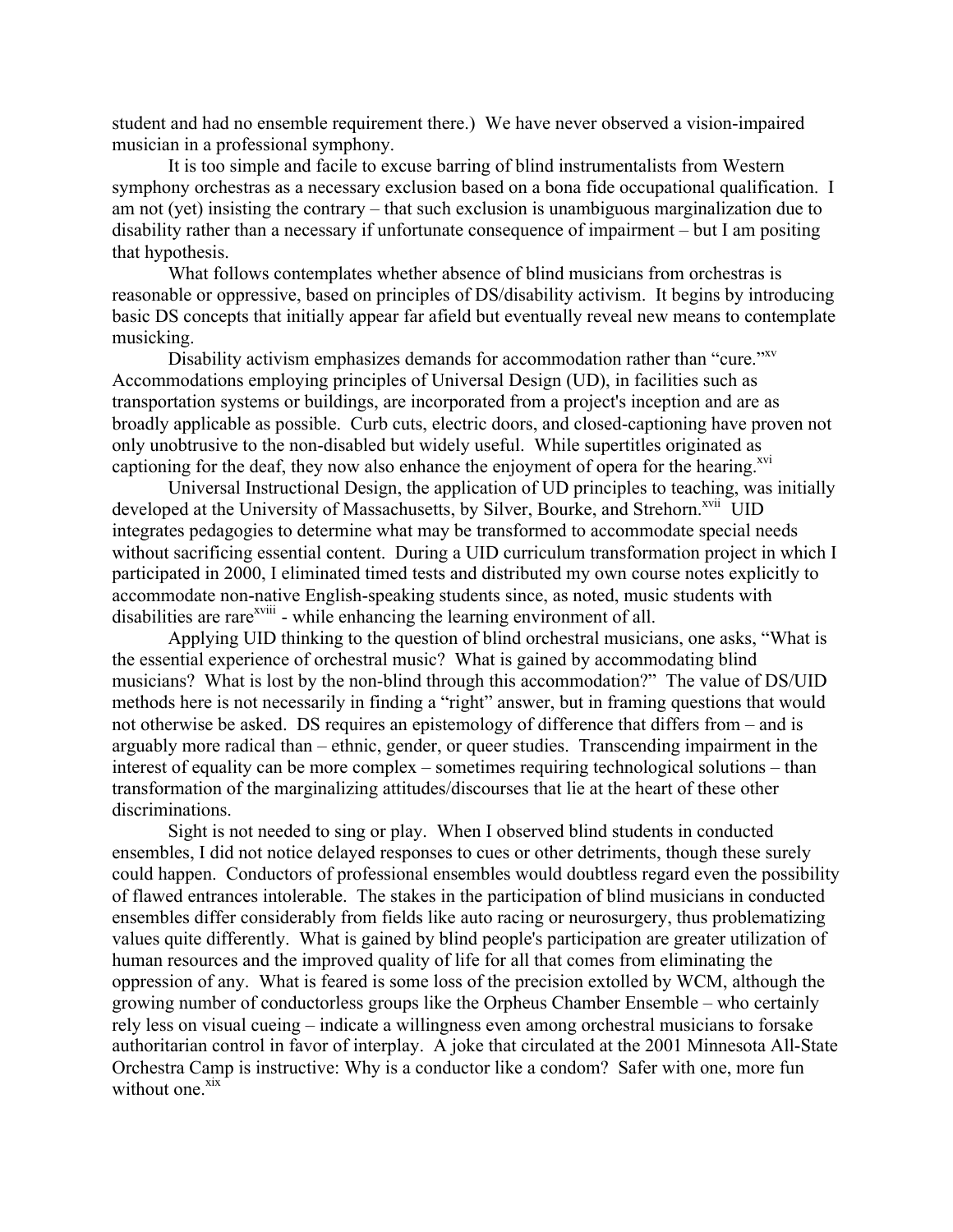That a competition of musicking values worthy of consideration even exists – between the precision that comes with having a conductor and the risk to that precision that derives from the inclusion of musicians whose low vision prevents her being seen – is a question that likely emerges only from a DS perspective within ethnomusicology. Elsewhere in musical discourse, WCM's quest for technical perfection would prevent the issue from even being raised.

A logic lies behind exclusion of blind musicians from conducted ensembles, thus from professional, academic, even amateur opportunities. But full representation of WCM's construction of disability must integrate a fuller range of impairments. DS identifies disability as the oppression of all people with impairments, much as queer theory recognizes the oppression of all non-heterosexuals. To determine conclusively that a way of musicking is disabling requires demonstration that impairments that clearly have (little or) no bearing on performance nonetheless result in marginalization.

# The Disability/Impairment Status of Left-Handedness

WCM may be unsurpassed in creating a major impairment from a common human variation that presents few if any limitations elsewhere; left-handedness.<sup>xx</sup> Unlike left-handed orchestral string players, left-handed guitarists are fairly common. Several rock and blues players, including Jimi Hendrix, Albert King, and Paul McCartney (mostly a bass guitarist), have been justly famous. While adaptive options for lefties exist,<sup>xxi</sup> some players like Hendrix simply invert right-handed instruments. Others, like Bob Dylan, Mark Knopfler, and even country singer Lefty Frizell simply play right-handed.

The situation for performers of bowed strings in WCM is quite different. Rarely does one see young left-handed players, let alone adults. We have never seen one in even a beginning orchestra.

Left-handedness is a complex phenomenon. The degrees to which nature (genetics) and nurture contribute are controversial.<sup>xxii</sup> Unlike writing, string playing of course requires both hands. While right hand plucking/bowing-left hand tuning appears to be the universal standard division of labor, the more challenging work is by no means always assigned the right hand, particularly on fretless instruments like violin. No less a violinist than Jascha Heifetz, who of course played right-handed, was elsewhere a lefty.<sup>xxiii</sup> Heifetz notwithstanding, the guitarists who, in a less hostile environment than for bowed strings, opt to play left-handed may indicate that many people achieve less than full potential in the right-handed world of orchestral strings. Either their playing suffers for their having been switched, they opt for more ambidextrous instruments, or they eschew music making altogether. A common human variation that should present no functional limitations thus becomes an impairment in WCM.<sup>xxiv</sup>

A sidebar is apropos here. What may first seem a tangent illustrates clearly the value of DS thinking for ethnomusicology. My colleague Amy Salmon (ABD, Education, University of British Columbia) has challenged my characterization of left-handedness as an impairment rather than as a disability. I had pondered the matter myself for some time and our exchange prompted me to explore and explain my position in depth.

Ms. Salmon's arguments have obvious merit. We are both correct. Whether lefthandedness is an impairment or a disability depends on perspective. Understanding this illuminates ethnomusicological thinking far beyond disability issues.

That I believe left-handedness is a biological rather than social matter owes to my having personally experienced WCM as a discreet cultural space for 30 years. That WCM is a valid unit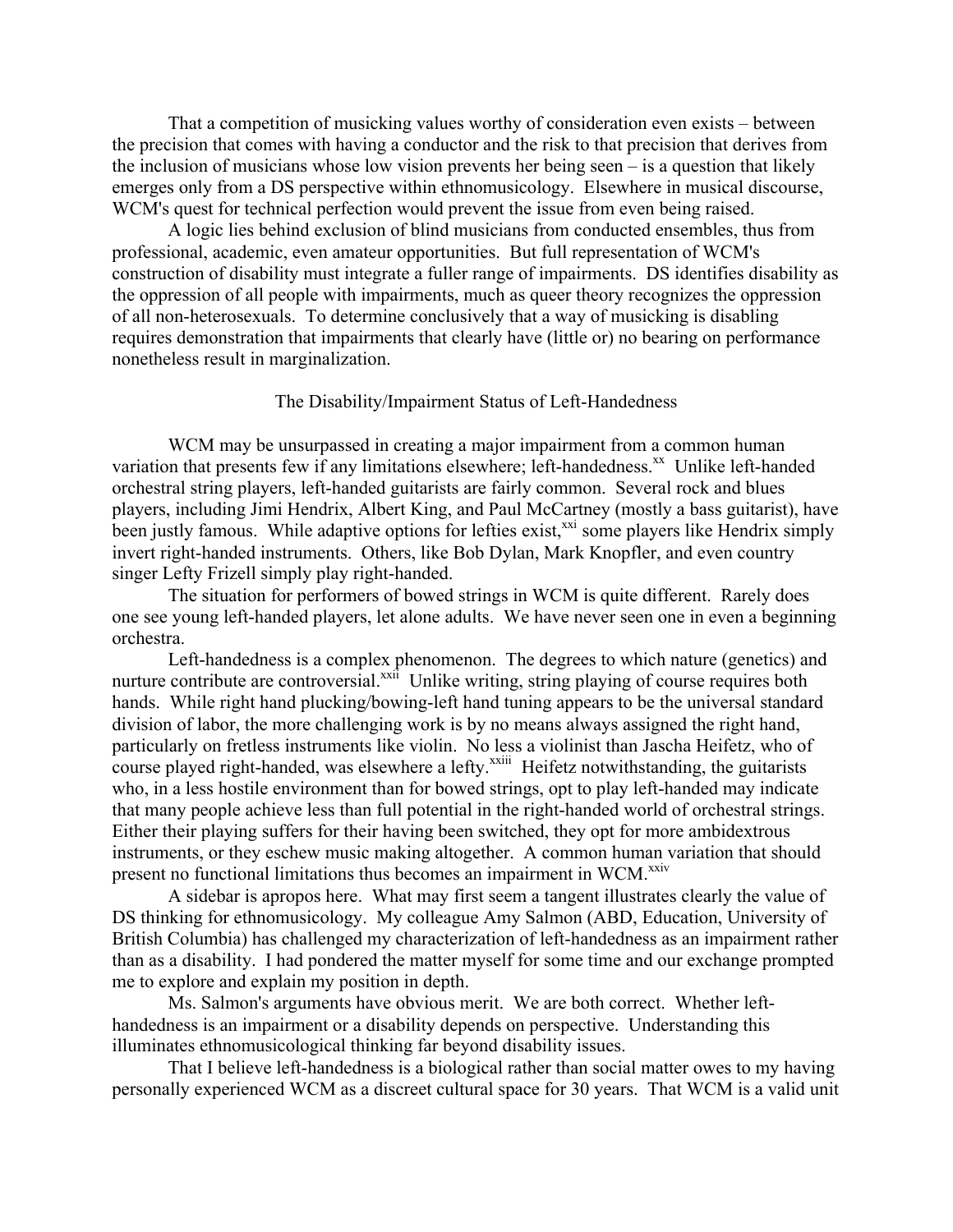of cultural analysis is borne out by significant scholarship, including Bruno Nettl's *Heartland*,<sup>xxv</sup> Henry Kingsbury's *Music, Talent, and Performance*,<sup>xxvi</sup> and Christopher Small's *Musicking*,<sup>xxvii</sup> anthropologies that contemplate WCM from the vantage points of, respectively, a university school of music, a conservatory, and a symphony orchestra. When these ethnomusicologists interrogate WCM – more or less looking in the mirror – they investigate it *as* community, rather than *in* community, a position similar to Deaf, Disability, and other cultures whose autonomy is far more apparent to insiders.

On Planet WCM, playing instruments of the violin family, the nucleus of the symphony orchestra, is a major life activity. Playing left-handed is quite simply impossible. Thus lefthandedness, an immutable, hard-wired bodily fact even if partly nurtured (the parallel with theories of the nature of homosexuality is notable), is an impairment.

However, the perception that WCM is a world unto itself, so strong in WCM musicians themselves, is reflective, not of the "West" *in toto*, but of its classical music "community." It includes the abovementioned scholars who, despite being ethnomusicologists, thus marginalized outliers in this context, having dwelt in this WCM "place" – a community of shared experiences, if not shared values – for decades.

From an etic perspective like Ms. Salmon's, WCM's anti-sinistral bias is not an impairment, but a disability. An irrational prejudice against lefties, who should be entirely capable of playing the violin in their southpaw way if only given permission, is manifest in discriminatory practices. This is borne out because elsewhere in the musical world left-handed guitarists thrive, even in the highest echelons of stardom.<sup>xxviii</sup>

The titles of two popular ethnomusicology textbooks, Jeff Tod Titon's *Worlds of Music* xxix and Elizabeth May's *Musics of Many Cultures* xxx (underlines mine) are interesting in this context. People like Ms. Salmon who are not music professionals are more apt to perceive "music" or "the world of music." The concept of "musics" *as* rather than *of* communities is relatively recent and of particular importance in ethnographies of WCM.

It is difficult to conceive of a problem whose analysis more strongly reveals the myth of objectivity. Nowhere is the body more of a problem than in DS's contemplation of problem bodies. My choosing impairment over disability in characterizing the experience of WCM's lefthanded complement reveals that I, like Nettl, Kingsbury, and Small, have lived and felt WCM as a world unto itself and thus concluded that it is an appropriate unit of analysis from an anthropological perspective.

Ms. Salmon, not a denizen of planet WCM, did not conceive of – or feel – WCM as a cultural autonomy, and thus concluded that it treats left-handedness as a disability, not an impairment. We are both correct from our own standpoints, each inseparable from our lived experience, inherently subjective.

The lesson for ethnomusicology--that perception, even of what is biological and what is social, is a matter of standpoint – is one perhaps it already knows, although most scholarship, written from – or *as if* from – an outsider's perspective, indicates that it is not deeply felt. I am rarely impressed that an ethnomusicologist has reported in a manner that powerfully confesses the influence of standpoint. Writings about WCM – ethnomusicological self-studies – are notable exceptions. Applying DS thinking to WCM, ultimately the most emic context for (most Western-trained) ethnomusicologists, reveals that it is an imagined community insofar as those who do not share our repertoire of experiences perceive it as something far less autonomous than the world unto itself we feel it to be.

Unlike ethnomusicology, insider perspectives are privileged in women's, ethnic, and,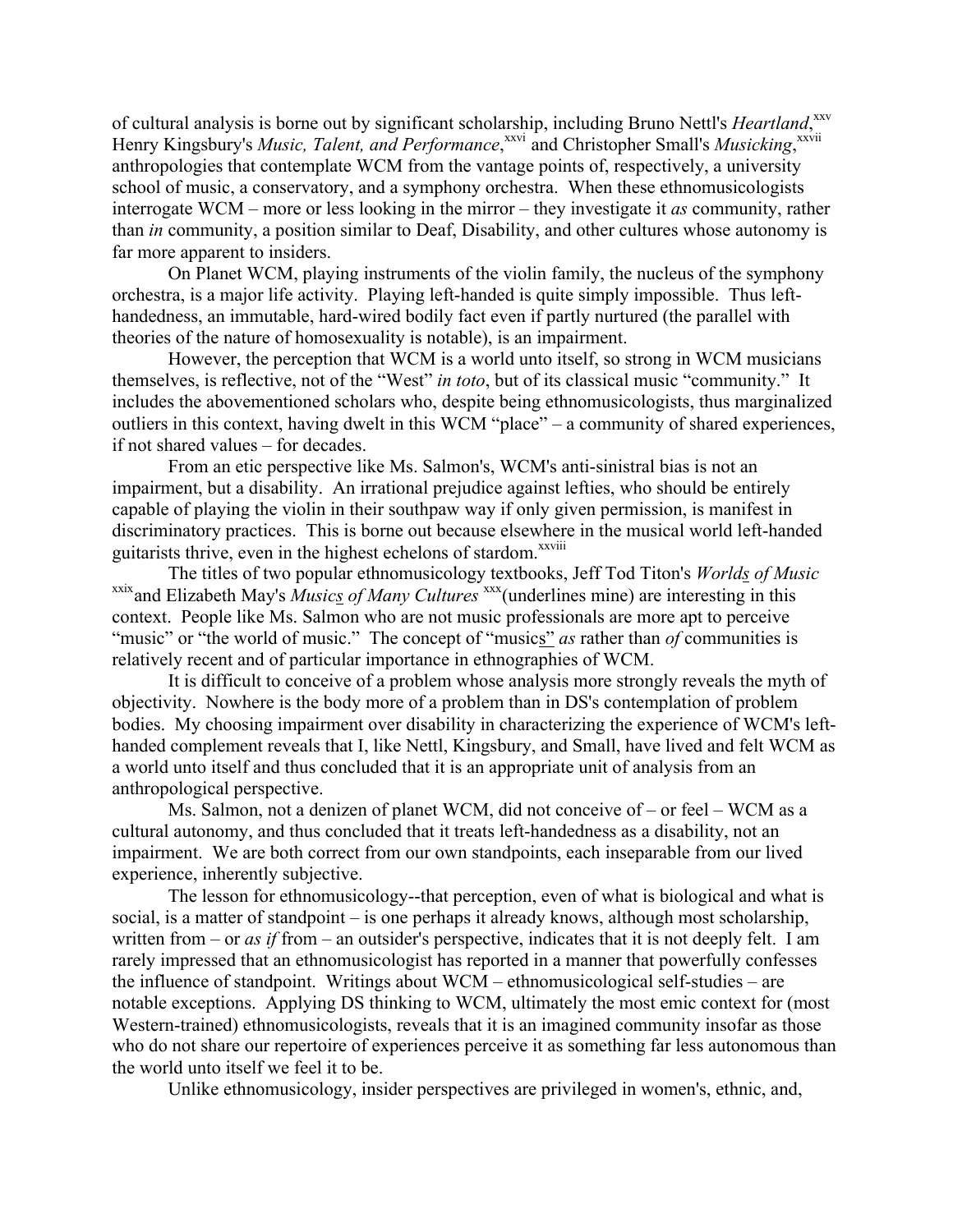perhaps even more, queer studies. This is similarly and powerfully true in DS as well, where life as a PWD (and sometimes as a family member of a PWD) is regarded as providing insight that is difficult to supplant through any kind or amount of non-experiential learning. It is interesting that white ethnomusicologists overwhelmingly choose to study the other, while ethnomusicologists of color tend to be self-studiers.<sup>xxxi</sup>

Back to our story.

The rationale for exclusively right-handed string sections is principally visual effect, although sound might also be very slightly affected by having a few fiddles facing the opposite direction. Such fastidiousness, which could seem hypersensitive from an etic perspective, is quite consistent with the attention to detail currently so highly valued in WCM. In a music culture principally engaged in propagation of a canon of old works that permits relatively little latitude of interpretation or improvisation, attention to minutiae becomes a principal arena in which artists and ensembles compete for attention.

The ideal of uniform direction of bowing, part of the impression that the ensemble plays "as one," is consistent with the desire for perfectly unified responses to conductorial cues. The former requires the impairment of left-handed string players, the latter the exclusion of the visually-impaired, two classes of musicians who flourish beyond WCM, under different rules and value systems. Like (or more than) the symphony orchestra, rock music is both sonic and visual art, where groups like the Beatles and the Jimi Hendrix Experience displayed uniquely elegant symmetries around their left-handed stars.<sup>xxxii</sup>

Aesthetically and metaphorically, inclusion of either of these marginalized classes of musicians in an orchestra might give the impression that this body, judged above all by its technical perfection and grace, would unacceptably twitch, that is, sound or look impaired. Orchestras are hardly unique in their disdain for a disabled appearance.

### Supercrips: Do Exceptions Prove the Rule?

What might seem to challenge my thesis – that WCM disables and impairs in ways other musics do not – are several PWDs among leading soloists and conductors. They include violinist Itzhak Perlman, percussionist Evelyn Glennie, conductors Jeffrey Tate and James DePriest, and vocalists Thomas Quasthoff and Andrea Bocelli.

Complex politics permit, even encourage, soloists and conductors with disabilities while rank-and-file musicians with disabilities remain so rare. It has long been possible for members of marginalized classes to reach the top of competitive fields like the arts and athletics while oppressed people of more typical abilities struggle for equality of employment and other basic rights. Fields requiring exceptional talent are less – or differently – discriminatory, at least partly because successful members of these groups serve established interests by appearing to provide evidence that hard work, ability, individual incentive and perseverance, rather than institutional reform, are all that are required to succeed.

In DS parlance, PWDs who "make it" against all odds are "Supercrips." ("Crip," short for "cripple," is a pejorative PWDs use similarly to the manner in which African-Americans use "nigger.") This in no way implies PWDs are contemptuous of success, only disdainful of such accomplishment being touted to rationalize an oppressive status quo as if it presented no serious obstacles that could not be overcome simply through elbow grease and grit. Supercrips make even better rags-to-riches narratives of individual will than ethnic minorities or women, as it is easy to declare that their triumphs are over their own "handicaps," rather than systemic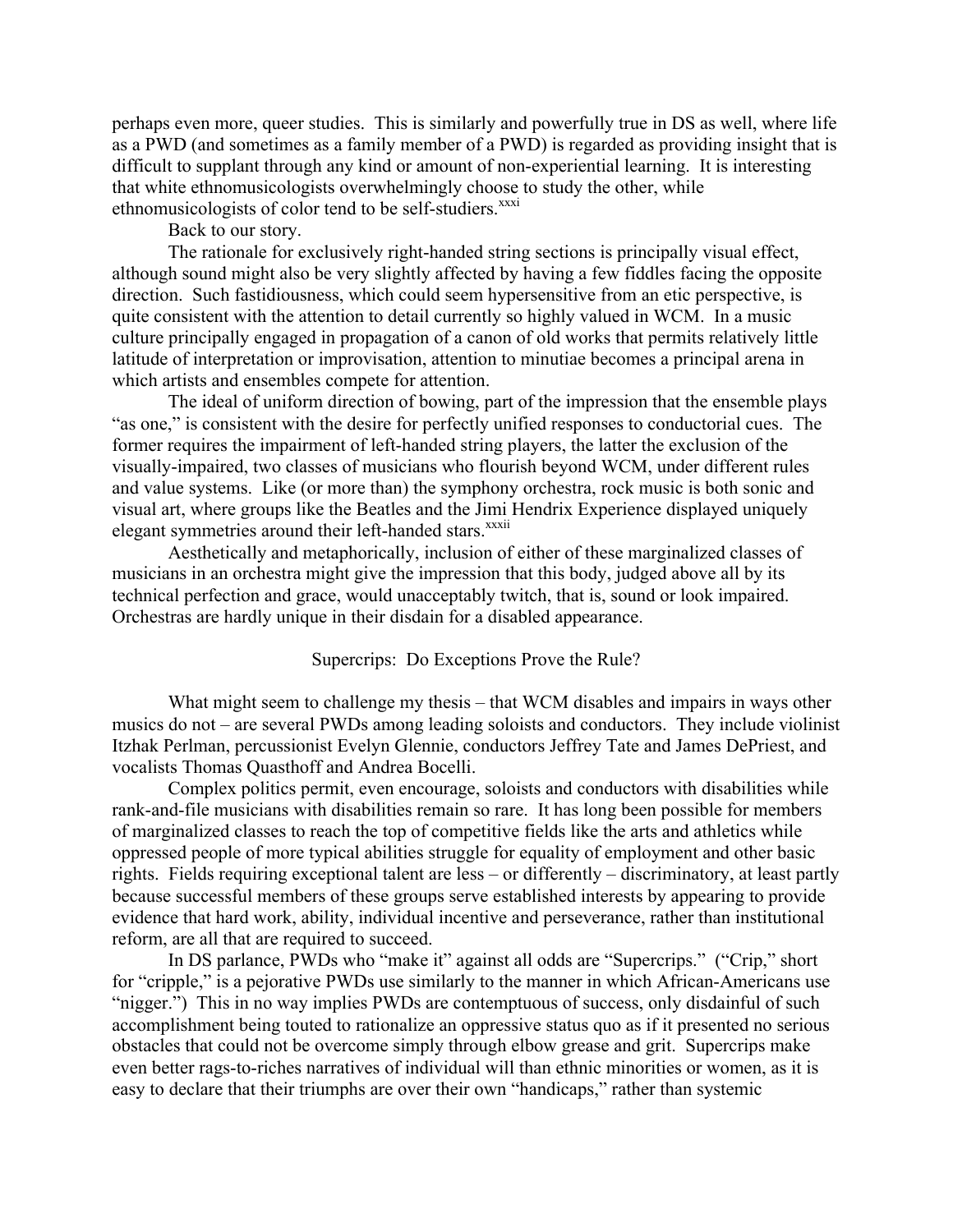discrimination.

The careers and public personae of the WCM Supercrips noted above have differed, according to performing medium, impairment, and gender. Each could generate an entire article.

Violinist Itzhak Perlman may be as close to a household word as any WCM musician since Leonard Bernstein. His use of crutches, a result of childhood polio, is clearly no impediment to his playing. The only accommodations he requires to perform are that his accompanist or conductor carry his instrument to the stage and that he play seated.<sup>xxxiii</sup> It has been said that his disability has "forced the issue of accessibility to many stages and halls, a major benefit to others following in his footsteps."<sup>xxxiv</sup> Perlman's illustrious career has combined classical, crossover, and klezmer, and his public persona now only occasionally focuses on his disability. As likely to be portrayed as Israeli, Jew, serious eater, family man, or regular guy with a good sense of humor, he may be to WCM and disability what Bill Cosby is to television and race.

German baritone Thomas Quasthoff, whose mother took the drug thalidomide during pregnancy, is short-statured with his arms disproportionately much shorter and limited in function. His introduction to American audiences on the television news program *60 Minutes* focused on his disability. His condition remains a major topic of coverage. While his impairment has even less effect on his performance than Perlman's, with no instrument to carry (he, too, performs seated), his disability has profoundly affected his training and career.

Quasthoff endured significant discrimination in the course of his education and artistic development. He was initially placed in special schools wholly inappropriate to his exceptional intellectual gifts and subsequently refused admission to a German conservatory, ostensibly because his disability prevented him from learning piano, a ruling he describes as legal but of questionable morality.<sup>xxxv</sup> At forty, his professional activities comprised recitals, appearances with orchestra, recordings, and teaching. Prior to achieving first-rank status, appearing in the best venues, with the finest orchestras under leading conductors, unlike his able-bodied peers, he had never been engaged to sing staged opera. Currently, he is preparing his first staged roles, beginning in 2003, in *Fidelio*, *Tristan und Isolde*, and *Parsifal*.

Quasthoff's first invitation to perform staged opera, from "well-intentioned" conductor Daniel Barenboim, was the role of *Rigoletto*, a deformed dwarf.<sup>xxxvi</sup> While Quasthoff declined this offer on purely vocal grounds,<sup>xxxvii</sup> sometimes citing a still-developing vocal maturity, sometimes an inappropriate, too high, tessitura, the latter was termed "bullshit" by Quasthoff's accompanist Justus Zeyen,<sup>xxxviii</sup> evidence that his refusal to be typecast is the real issue, as it has long been for African-American singers not wanting to be limited to *Otello* and *Porgy and Bess*. Despite opera's history of generously suspending disbelief to accommodate fine singers who do not at all look their parts by virtue of age, weight, race, or sex, a line seemed to be have been indelibly drawn at disability until Quasthoff's recent ascendancy to stardom. The barriers will likely long endure for singers with disabilities with anything less than Quasthoff's stellar gift.

Similarly, popular tenor Andrea Bocelli, totally blind, has only rarely sung staged opera, never in a major house, and to less than glowing reviews.<sup>xxxix</sup> Some claim his vocal limitations, not his disability, are the reason, although press coverage indicates his blindness is indeed a concern, no matter how well he negotiates stage movement. Among the harshest critics of his singing is none other than Thomas Quasthoff. $x<sup>1</sup>$ 

Virtually all press coverage of both singers discusses their disabilities with far greater frequency than with Perlman whose career and personal life are by now familiar. One reason for foregrounding Bocelli's and Quasthoff's disabilities may be that as singers their (impaired)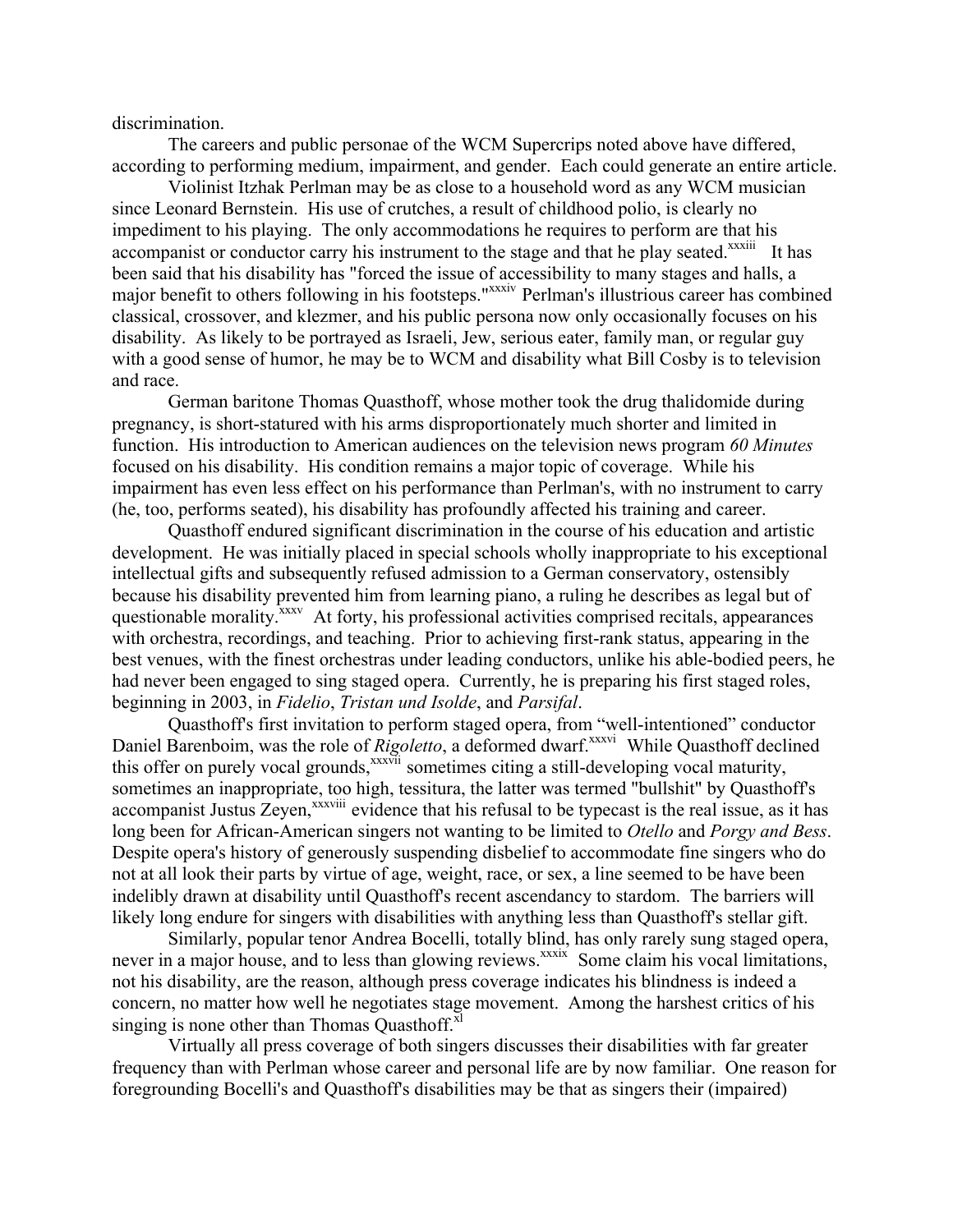bodies *are* their instruments. Because of the importance of opera to singers' careers--my earlier observations about suspension of disbelief notwithstanding--at a very fundamental level, physical appearance is still bound to be more important than for an instrumentalist (at least for men), insofar as they are expected to look "good," which in a disabling culture means without noticeable impairment.<sup>xli</sup>

For WCM female musicians, physical appearance is of great importance, regardless of performing medium. Much evidence supports this; and it is consistent with the values of the culture at large. One need only look to the protocols of concert attire.

With minimal variation, men, as soloists or in ensemble, appear in formal wear that is in essence a uniform. By contrast, women, particularly soloists and recitalists, are required to select from a much greater range of possibilities what fashion/sexual statement they make. It may appear that women in WCM have greater freedom to determine their sexual personae than men, but this obligation is time-consuming, expensive, and bears little relationship to the development of one's art other than distracting and detracting from it.

The epitome of this double standard may be witnessed, surprisingly, not among vocalists, but among female concert violinists. Press coverage of renowned violinist Ann-Sophie Mutter has long been replete with references to her trademark strapless evening gowns. She has always denied exploiting her much-admired good looks and claims she always performs in décolletage for purely musical reasons: either because she likes the violin on her skin<sup>xlii</sup> or because it helps her bowing.<sup>xliii</sup> Nude photos of Mutter – doubtless digital fakes – appear on pornographic websites.

Mutter's competition includes Lara St. John (who posed nude, covered only by her violin, on her self-produced, big-selling Bach CD),<sup>xliv</sup> Linda Brava (who appeared nude in *Playboy* magazine's April 1998 *Sex and Music* issue), and crossover specialists Vanessa Mae (who has performed Bach in a wet t-shirt) and Bond, an all-female string quartet notorious for a nude group photo. In other media, the all-women's early music choir Mediaeval Baebes have released *Songs of the Flesh*, an album of photo erotica. The *Times of London* even reports an orchestra conductor who insists that the women of his ensemble "not wear underwear because it spoilt the line of their dresses."<sup>xlv</sup> Editorials justifying this sexual exploitation as means to the noble goal of drawing audiences to the classics are not uncommon. $x^{\text{Ivi}}$  In this very competitive field, women must vie for attention musically *and* sexually.

Even minus such obvious manifestations, sexualizing women performers in WCM is a given, in stark contrast to the super culture's stereotyping of PWDs, particularly women, as asexual, undesirable, and un-desiring. $x^1$ <sup>Nvii</sup> This, of course, has much to do with body image. It is the appearance of disability which is thought to undermine desire.

The greater emphasis on women's appearance in WCM is borne out in that the only firstrank female soloist with a disability is Scottish percussionist Evelyn Glennie, who is deaf.<sup>xlviii</sup> Much could be said of Glennie as a PWD and of her manipulation of her image as a deaf person. Here, it suffices to note that her disability is invisible and requires little obvious accommodation.<sup>xlix</sup> She is well-known for performing barefoot to enable her to better sense sonic vibration, although, unlike Mutter, there is no reason to doubt her sincerity regarding the rationale for her pedal exposure--overtly sexual only for foot fetishists. Playing shoeless, easily within the bounds of an acceptable female fashion statement, would seem far more peculiar for a formally attired man. Significantly, the "Photo Gallery" section of *The Official Evelyn Glennie Website* includes only passive photos, none in which she is performing (although some include some interesting-looking instruments).<sup>1</sup>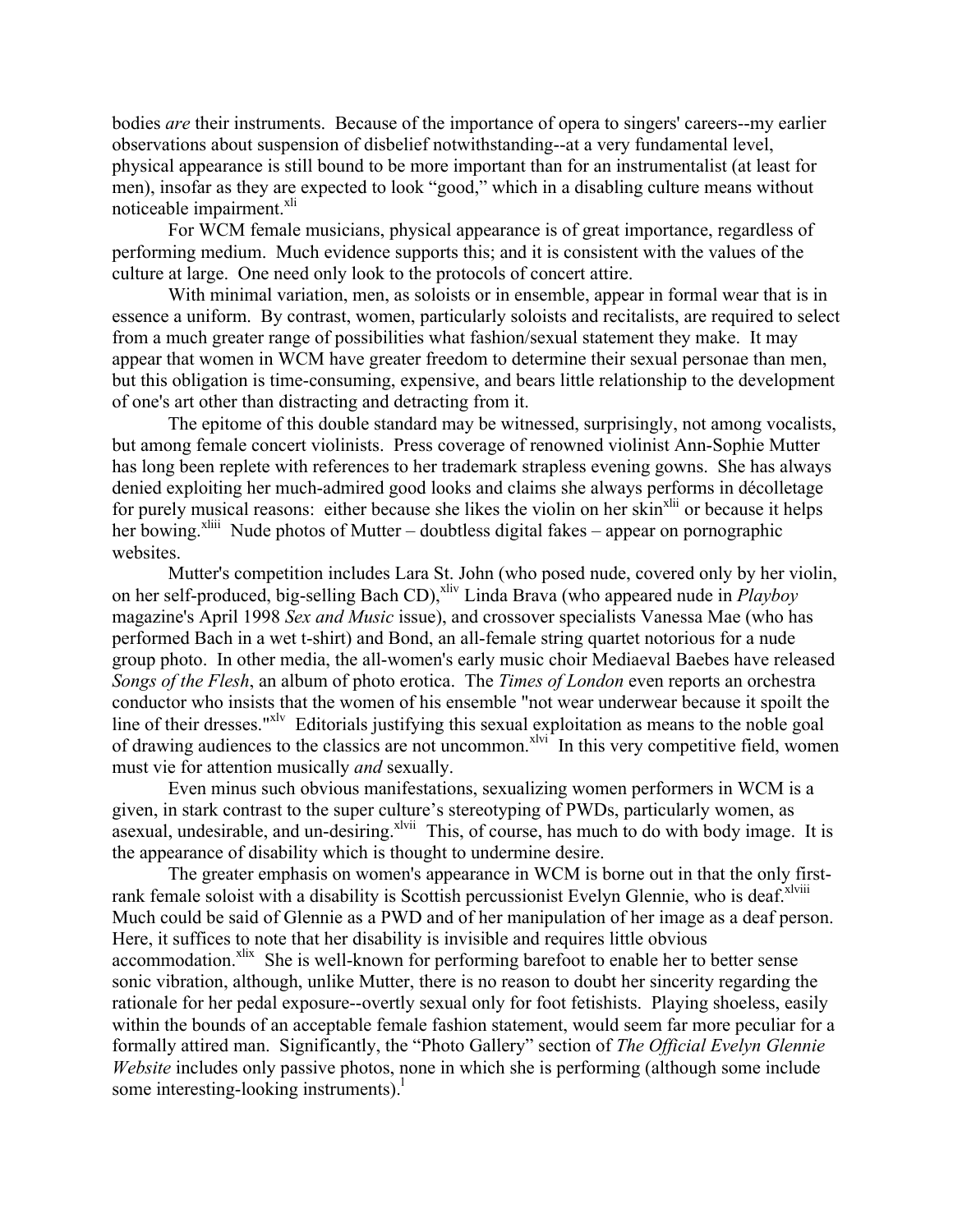Alice G. Brandfonbrener, M. D., performing arts medicine specialist and editor of the journal *Medical Problems of Performing Artists,* reports two female patients who are exceptionally gifted musicians, a vocalist with cerebral palsy (whom she calls "beautiful") and a violinist with an amputated leg, visibly obvious impairments that have seriously disabled their careers.<sup>li</sup> Absent even one visibly impaired female soloist or conductor among WCM's top ranks, it appears that, as elsewhere, a woman's personal appearance counts for far more than a man's  $\frac{di}{di}$ 

(The violinist to whom Brandfonbrener refers is almost certainly her fellow Chicagoan Rachel Barton, who is enjoying a good, if not stellar, performing and recording career. Barton is unique in several ways. Fairly well established in her career while still able-bodied, the way she acquired her impairment – an accident involving a Metra/Union Pacific train, iii which resulted in a controversial \$30 million dollar settlement<sup>liv</sup> -- contributed considerably to her notoriety, perhaps more in the worlds of personal injury law<sup>ly</sup> and train transport<sup>lyj</sup> than in music. Thus, her disability has actually made news. Despite this, much of her press coverage ignores her disability and focuses on both her virtuosity and her interesting, widely respected crossover work, violin versions of heavy metal repertoire. Her disability is obviously more visible than Glennie's; she has used a wheelchair in performance at times. In concert and in publicity photos, she favors conventional long dresses. Once praised for being "no pushover in interviews, keeping to the subjects she wants to cover and politely but firmly declining others," she distanced herself from the soft porn exhibitionism of some of her colleagues and no mention was made of her disability.<sup>Ivii</sup> Barton is occasionally active in disability causes, although one, Jerry Lewis's Muscular Dystrophy Association Telethon,<sup>Iviii</sup> is widely despised by disability rights activists as condescending in its solicitation of pity. Obvious comparisons to Itzhak Perlman may conceal a commonality that is perhaps less apparent; that Barton denies/conceals neither her disability nor its irrelevance to her art.)

Beyond establishing the disabling nature of WCM musicking, determining precisely how, when, or where disabling occurs would require a database that does not yet exist. The very nature of WCM musicking as it is currently structured is disabling. Barriers to inclusion are sometimes harsh, arbitrary, and contrary to the spirit of reasonable accommodation and inclusion, as in the case of Thomas Quasthoff. Given the formidable abilities of Quasthoff, Perlman, and other WCM musicians with disabilities, and the outstanding contributions of PWDs in more accommodating musicking traditions,  $\frac{dx}{dt}$  the fear of what might be lost through inclusion could and should be allayed by understanding how much human potential goes untapped through oppressive and exclusive standards.

The disabling of (potential) WCM musicians is principally a reflection of societal norms and only partly a result of their amplification. The rate of unemployment among PWDs throughout the labor force vastly exceeds that of any other group. Seventy-four and six-tenths percent of PWDs are unemployed nationwide in 1999, according to the U.S. Census Bureau.<sup>1x</sup> The high level of on-the-job performance of PWDs who obtain employment indicates that fear of inclusion is entirely unfounded and thoroughly wasteful. Disabled workers "have a better work ethic, are more flexible in their working hours, take less sick days, and stay longer at their jobs."<sup>Ixi</sup> According to a 30-year Du Pont study, "The disabled had a 90% above-average job performance, with safety and attendance records far above the norm."<sup>Ixii</sup> In an endeavor such as WCM, participation in which is regarded as a "talent" resulting from exclusion of PWDs appears even greater, with even extracurricular participation apparently discouraged from childhood.<sup>Ixiii</sup>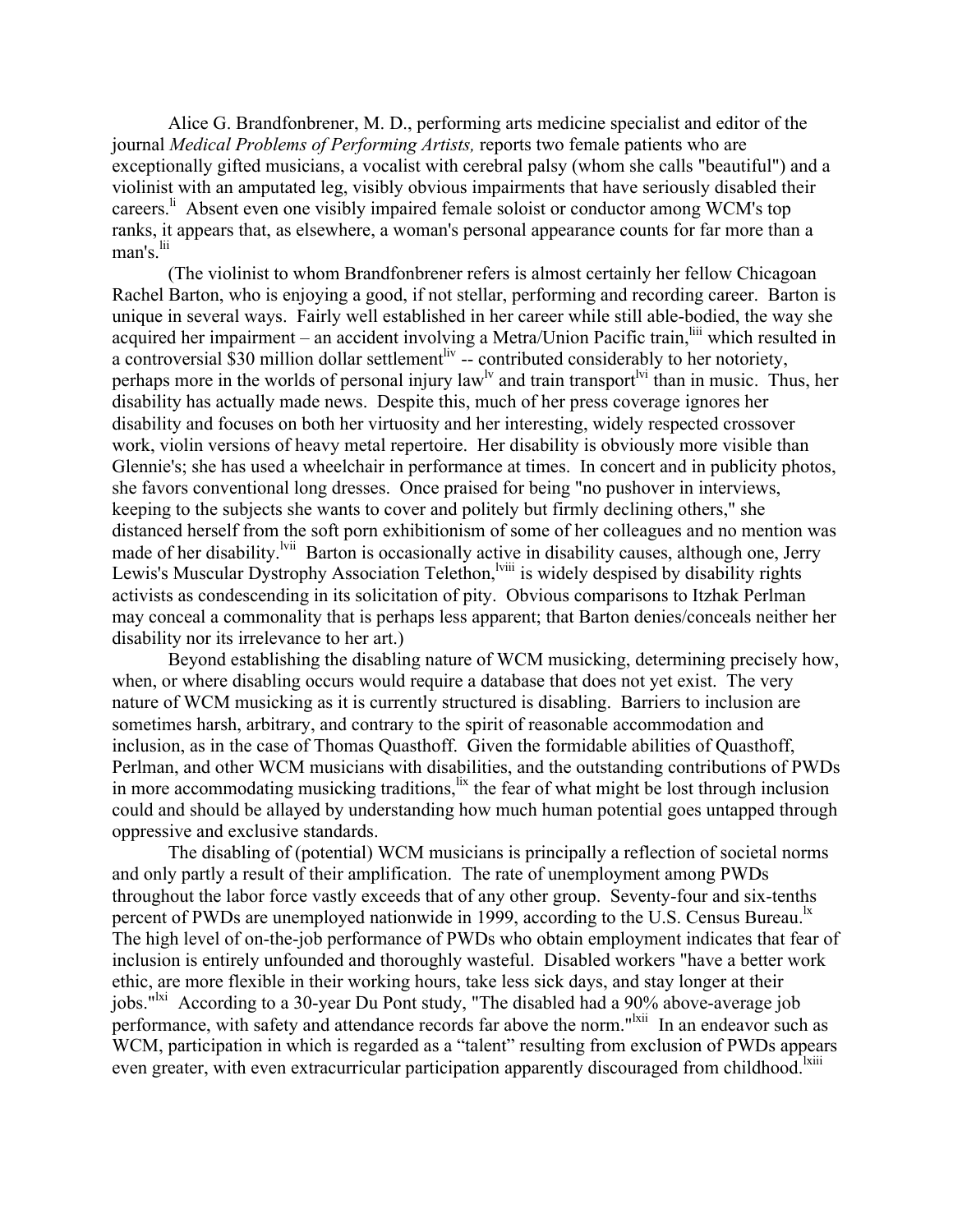### Canon Formation: Technology, Notation and Recording

While Western cultures are neither alone nor perhaps even exceptional in their oppression of the impaired, while it is beyond the purview of  $WCM$  is unique. While it is beyond the purview of this study to locate the typical moment of dissuasion from WCM participation in the lives of PWDs, it is easy to identify moments in music history that have contributed to WCM's disabling character.

WCM's long reliance on sophisticated notation—"music" is often referenced as neither activity nor even sound but as ink on paper – creates difficulties for people with low/no vision who elsewhere might pursue musical vocations. This is an unintended if awful consequence, as notation's value for documentation and performance, especially by large ensembles, is indisputable. Still, the influence of complex notation on the ontology of WCM musicking and the development of musical values – aesthetic and otherwise – contributes to a system that disables with impunity.

The core of WCM's absolute commitment to intricate, fastidious notation is canon formation. This does not imply that other musics lack canons, evidenced even on radio stations that feature "classic rock" and even "alternative classics" (from the 1980s and 90s). Rather, the particular "what" and "how" of WCM canonization is uniquely – and literally – dehumanizing; thus intolerant of the "only human" condition of impairment.

Canons are everywhere, some might argue necessary. What may distinguish musical canons from others is the difficulty of defining, perhaps locating, "music." While "music" often references paper-and-ink attempts to store sonic intent in notated form, it is regarded elsewhere as action rather than object; hence Christopher Small's "musicking." Even were one to accept, as some influential people do, the premise that the only musical canon is comprised of the works of the "great composers" of WCM, the task would remain to determine what precisely is canonized: scores, actual performances, imagined performances, the composer's ideal performances?<sup>lxv</sup> The problem is manifest in the negotiability of even the most detailed musical notation, either inadequate – even the most recent scores usually say little or nothing about endless variations of timbre and vibrato – or like earlier scores – whose intentionally sketchy dynamics and tempi mandate interpretation. Even the most highly nuanced works of Boulez, with effusively serialized dynamics and articulations, in all matters other than pitch (for the most part) and instrumentation (with only minor exceptions), demand interpretation rather than compliance.

While the roots of canon formation in WCM are often located in the nineteenth century, and especially Felix Mendelssohn's Bach revival, the canonic impulse appear to have preceded even the invention of staff notation. There have been several earlier moments when this preservationist tendency has tellingly surfaced. The first was the standardization of chant repertoire by the Catholic church, retained consistently at least in monastic – if not always also in public – performance since its inception. Smaller canonizations – that is, perpetuations of certain works as repertoire – occurred with the sacred compositions of Palestrina and Handel's *Messiah*. It should be no surprise that early canonizations were of sacred music. The canonic process in WCM (and elsewhere) is, in spirit if not always in nature, sacramental.<sup>lxvi</sup>

Despite or irrespective of philosophizing as to what precisely constitutes a work of WCM, there is no doubt the "great composers"<sup>2xvii</sup> and their works are referenced in reverent terms. That realizations of their works must cleave to "composer's intentions" is a veritable *idee fixe*, this is so no matter how impossible a composer's thinking may be to ascertain, how variable are performances for which such authenticity is claimed, or how entirely reasonable/desirable it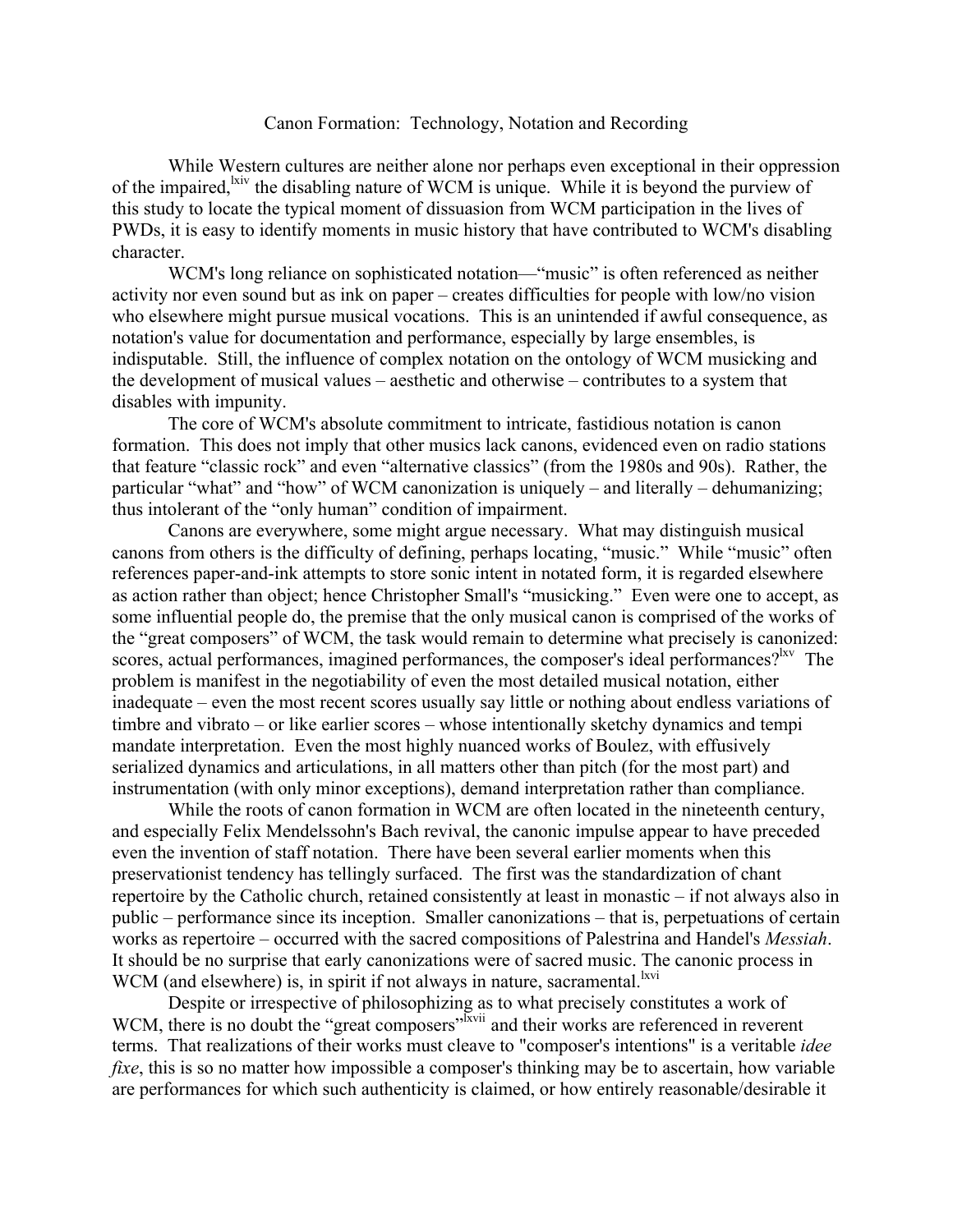would be to sanction such interpretation, as is expected, valued, and necessary in theatre and dance. These notations and performance traditions, with much larger interpretive roles for directors than music affords conductors, routinely mandate more forthright creativity than WCM currently allows.<sup>lxviii</sup>

Canon propagation that discourages interpretation--that is, difference--both drives and is driven by technology. While the religious nature of WCM canonization and the technology that makes canonization possible may appeal to different temperaments, they are united, both as expressions of the desire to transcend normal human limits and as powers beyond normal human understanding. This melding of religion and technology has been both disabling and impairing.

Propagation of the WCM canon has relied on the technologies of notation, then printing and later also recording. Whatever effect these have had upon other musics, they have enabled and amplified WCM's preservationist impulse. I have often heard it argued that the desire for novelty long satisfied by hearing new works in live performance (or learning them oneself, often at that wonder of Industrial Revolution technology, the piano), is now largely sated with new recordings of old works, especially those that are technologically innovative. Thus, science has helped transform Western art music into Western Classical Music, a museum, less than a living culture.

Printing enables the creation of definitive, sanctioned versions of compositions. This occurs only in the context of the preservationist impulse that had inspired the development of staff notation centuries earlier. Definitive WCM scores insist that certain notes--all of them and no others--be performed in certain rhythms and expressive nuances. (Other musics such as jazz use notation very differently.) The impact upon (potential) musicians with impairments can be exclusion. Unless one can perform precisely "the notes," one should not perform at all.

The difficulties for vision-impaired musicians were addressed earlier. For some mobility-impaired musicians, virtually the entire repertoire becomes inaccessible. The handful of commissioned piano works for left-hand only (the most important written for World War Iwounded Paul Wittgenstein) are exceptions that prove the rule.

Because the interpretive latitudes of jazz are far greater – notes are chosen and arranged with abandon – players with impaired hands like guitarist Django Reinhardt and pianist Horace Parlan have flourished by developing highly personal approaches to the entire repertoire. The difference between WCM's miniscule corpus of one-hand piano works<sup>lxix</sup> and jazz's adaptability for PWDs throughout its repertoire is that of an individualized (and quite limited) accommodation versus a splendidly effective Universal Design.

Technology, for both recording and dissemination, has had a major impact upon what and how music is made.<sup>1xx</sup> Equipment has much to say about instruments used and duration of performances. Works have been re-orchestrated minus troublesome instruments like snare drums; performances of ragas, customarily lengthy, were limited to the duration of a cylinder or 78 rpm disk.

When recordings actually chronicled unedited performances, as predominated through the early 1960s, inevitable errors were tolerated and highly individualized interpretation flourished. The Romantic tradition in WCM performance – the individuality, if not always the nineteenth century mannerisms – persisted as long as technology could not challenge it. As sound editing grew more sophisticated, synthetic, technically perfect "performances" became possible. An aesthetic that values perfection above all became the norm, not only in recordings, where flawlessness is the editor's responsibility, but also, under the influence of recordings – the predominant mode of reception – in live performance. This places literally superhuman demands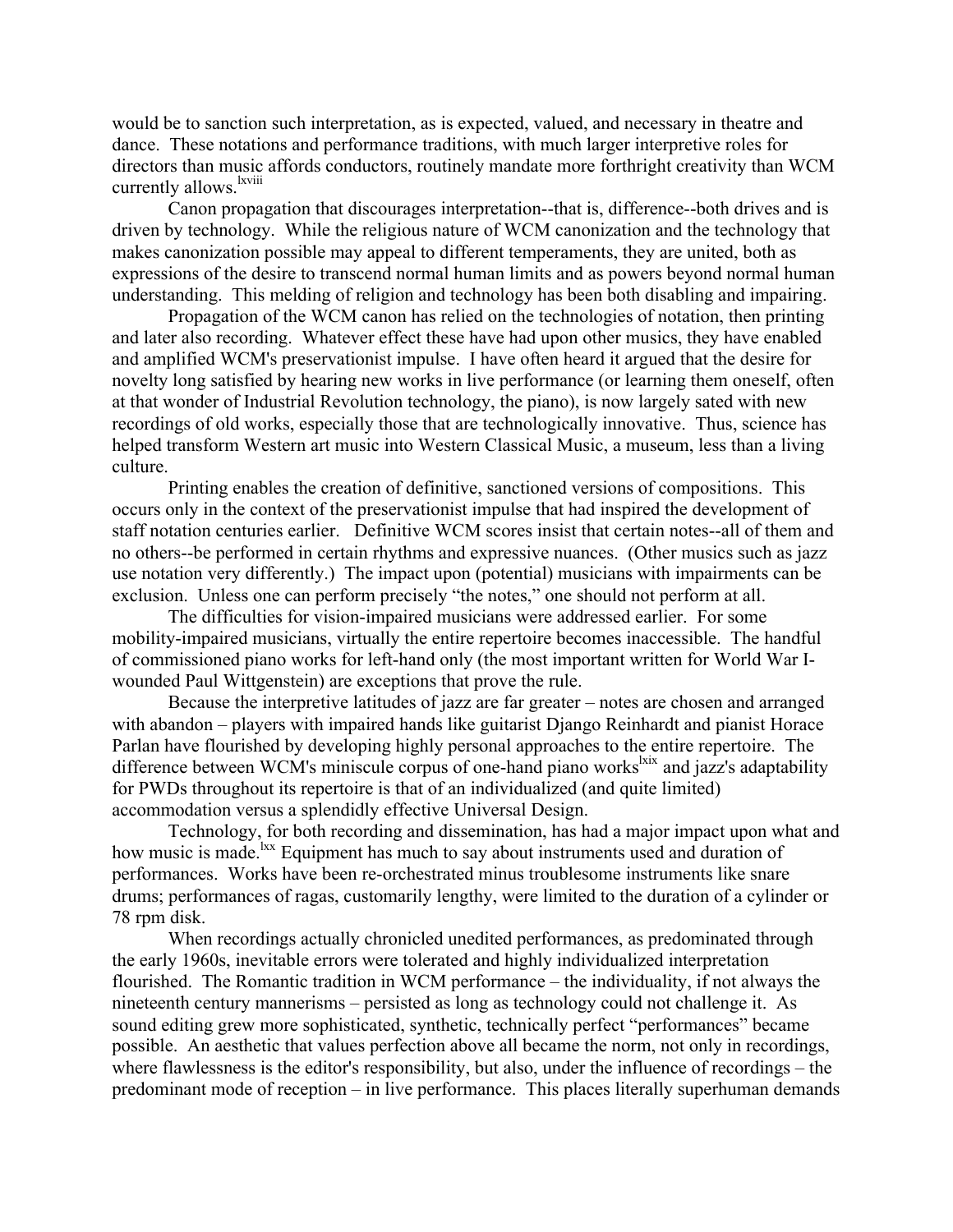upon performers, <sup>lxxi</sup> challenged, like John Henry, to perform like machines.

Where once the technical abilities of live performers dictated protocols of recording, the situation is now reversed. WCM (and some other) performers are now required to sound as much like digitally-edited recordings as possible. The ascendance of technology-as-aesthetic is also manifested in sports with performance-enhancing drugs and in femininity with cosmetic surgery. A *zeitgeist*'s impact may not be provable, but dissuading "flawed" PWDs from WCM performance, particularly in ensembles like orchestras whose protocols evoke bodily perfection, is consistent with trends in other endeavors.

### Playing (and Writing) Hurt: Injuries and Indictments

It is hardly surprising that pressure to perform flawlessly has led to numerous injuries. A dedicated musician in any genre might overdo. Drummer Max Weinberg, formerly of Bruce Springsteen's E Street Band, now bandleader on *Late Night with Conan O'Brien* is a famous non-WCM case.<sup>lxxii</sup> But there is evidence the demands of WCM make for a far greater likelihood of repetitive motion and other injuries than other musics.<sup>1xxiii</sup> The majority of orchestral musicians in the United States<sup>lxxiv</sup> and internationally<sup>lxxv</sup> have performance-induced upper-limb disorders.<sup>lxxvi</sup> Numbers are high for other WCM musicians as well. Twenty-nine percent of the Music Teachers National Association (6380 teachers, amateurs, and students) also have these disorders.<sup>lxxvii</sup> While percentages vary by instrument, most injured musicians are women.<sup>lxxviii</sup>

According to performing arts medicine consultant (and Minnesota Orchestra Associate Principal Cellist) Janet Horvath, length of season, number of services, and extensive repeated figuration in orchestral literature make for the preponderance of injuries among symphony musicians. Technical difficulties of WCM are addressed generically too. For example, by "violin" or "soprano," and rarely tailored to/by specific performer's idiosyncrasies, as is often the case in jazz and other musics whose texts are less set and whose performers are more autonomous than WCM's. The Western canon is rarely negotiable: one plays what is on the page. Some minimalist scores are so repetitive that, even sans extensive practice of difficult passages, rehearsal and performance may be painful and injurious.<sup>lxxix</sup>

The walking wounded of WCM are generally not "disabled" per the Americans with Disabilities Act of 1990.<sup>kxx</sup> Injuries may heal with proper care (including rest) and may not inhibit the ADA's "major life activities" that are not construed to include virtuosic performance, even if it is one's livelihood.<sup>lxxxi</sup> Still, damage from overuse can be excruciatingly painful and devastate a career for which a musician has trained a lifetime. Repetitive stress injuries have seriously curtailed the performance activities of well-known pianists Leon Fleischer and Gary Graffman. WCM can be a very rough kind of play.

WCM disables people by discouraging the musical participation of people with impairments such as blindness/low vision for whom other musics provide opportunities. It transforms at least one common physical condition, left-handedness, from a normal variation into an impairment. Available data indicates that WCM impairs its practitioners through overuse to a greater degree than all other musics combined.<sup>lxxxii</sup>

It would be unfair not to disclose that a personal standpoint has fueled my obvious discontents with this civilization. Adding DS/disability rights to my repertoire of causes is motivated by my own condition<sup>lxxxiii</sup> and long, arduous struggle for accommodation against "the system."

Willingness to "indict" is a typical and distinctive feature of ethnographies of WCM.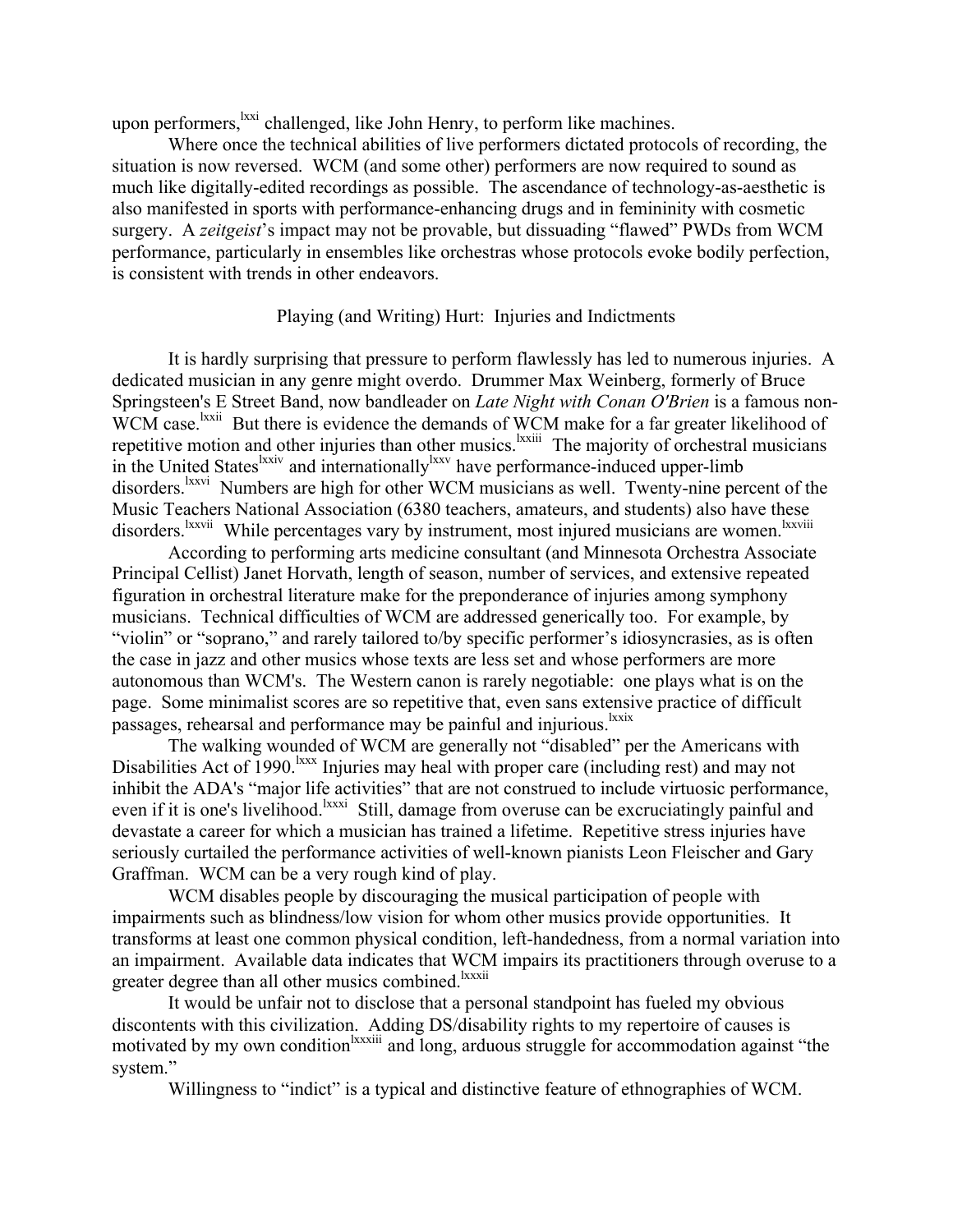Indeed, reviewing Kingsbury's *Music, Talent, and Performance*: *A Conservatory System*, lxxxiv Ellen Koskoff asked, "How I would have felt had this book been written about some other more 'exotic' natives and not about 'my kind.' Would I have accepted this picture as 'the way it is there' (not knowing much about the place)? Or, would I be screaming bias?"

While Koskoff's questions are reasonable and necessary (Kingsbury can be nasty!), the answers are perhaps more complex than one might at first imagine. We need to know more about the standpoints of many/most authors. We probably don't scream bias anywhere near often enough. The ethnomusicologists who investigate WCM are more forthright about their standpoints than most. Bias cannot be addressed by elimination – impossible – only by revelation. Further, in the case of WCM systems such as conservatories, orchestras, and universities, these are complex cultures with intricate networks of power relations, and their own forms of otherness and oppression. The others and the oppressed are often those Nettl has identified as working in the margins of the curriculum, including ethnomusicologists. They also include the (literally) wounded. In that context, I offer a hearty *mea culpa* to the charge of bias, while simultaneously asserting that the conclusions reached here are based on a substantial foundation that includes, but is hardly limited to, participant observation.

# Conclusion: Untapped Potentials

More important than any particular findings, an ethnomusicology of disability provides a provocative framework for investigating constructions of difference.<sup>lxxxv</sup> Further potential projects include representations of disability in musical fictions, for example, the near ubiquitousness of disabled subjects in recent films about WCM.<sup>Ixxxvi</sup> Besides asking, "Why are these films so made?" critical questions include, "Is disability plot-central or incidental?" and "Is – and of what – is disability symbolic?"

Another potential investigation would be disability acceptance in relation to race and class. WCM has always been associated with social prestige and economic power, especially of its patrons. Its meta-narratives of immortality (of its canon) and (technical and formal) perfection readily conflate with able bodies. Several American musics with strong proletarian and minority affinities – and frequent lyric references to disabling occupations and other potentially injurious habits – have significant representation of PWDs among their most prominent performers.<sup>lxxxvii</sup>

For a model of musicking in spite of mobility impairments, one may look to soul music immortal Curtis Mayfield who, in spite of a freak stage accident which left him quadriplegic, was able, though with great difficulty, to continue composing, singing and recording<sup>lxxxviii</sup> and to engage in disability rights activism.<sup>Ixxxix</sup> His final album, *New World Order* (1996), for which the artist required a special harness to aid his singing, was a critical success.

Elsewhere, certain instruments – thus occupations – including koto and biwa<sup>xc</sup> in Japan and bandura in Ukraine have been strongly associated with/reserved for PWDs, some of whom formed powerful guilds.<sup>xci</sup> These successes provide important insights into alternative constructions of disability, some from distant times and places.

Ultimately, all the blues in the key of high theory offered as chronicles of oppression in DS and other area studies are worth little if they are not calls to action. It is good to remember the last words of labor leader Joe Hill: 'Don't mourn; organize!'

I have long thought WCM, nearly unique in its privileging of composition as distinct from performance (despite many of its best composers also being virtuosi), could lead the way to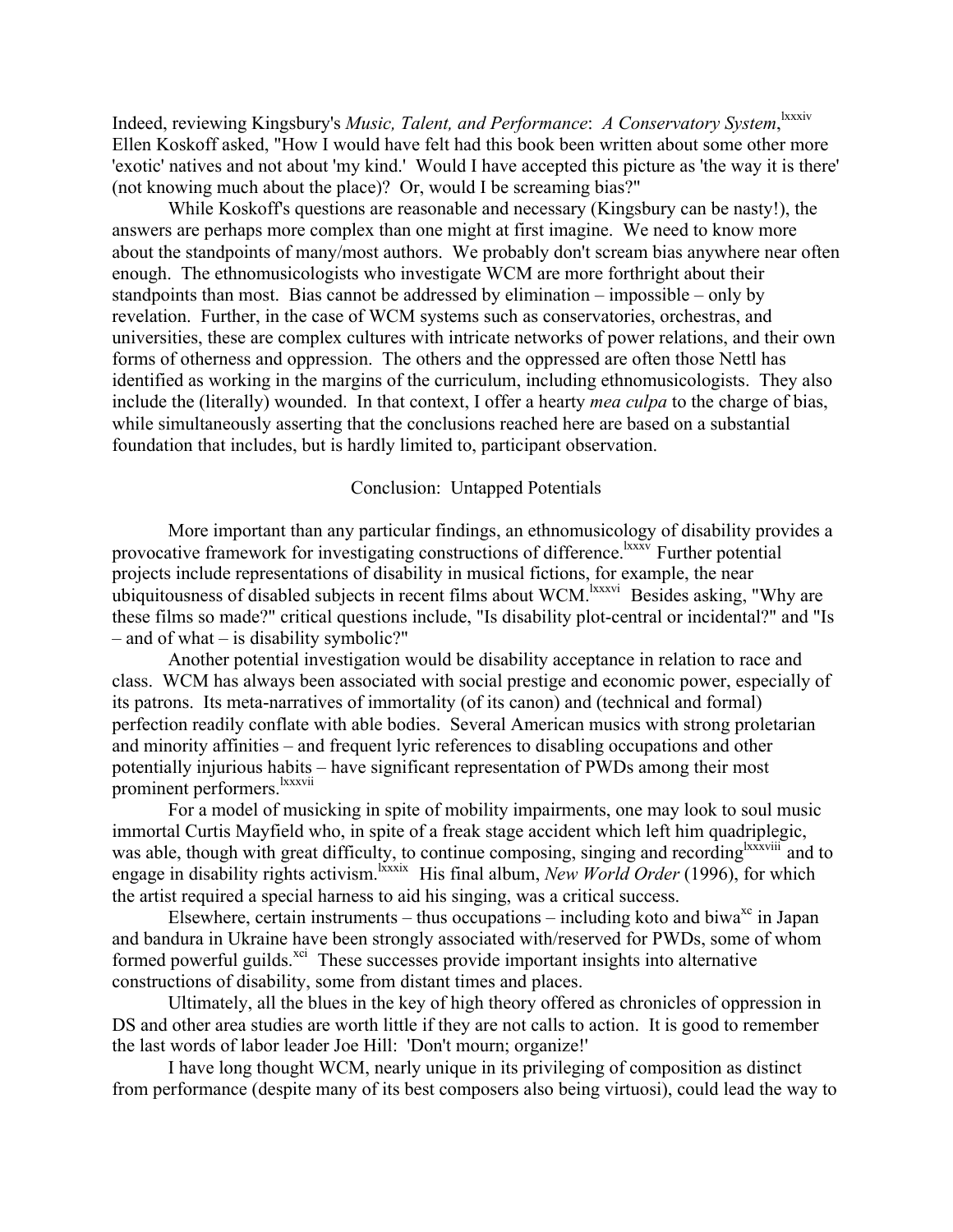redefining what it means to be a musician by championing adaptive technology as a means of enabling people with severely impaired bodies to transcend physical limitations and allow their sonic imaginations to soar unencumbered. This hasn't happened. While it may not be possible to causally attribute this lack of outreach to WCM's demonstrated abhorrence of "flaws" in its music and musicians, there is an unfortunate consistency of values evident.

There is also a powerful alternative model in the Vancouver Adapted Music Society.<sup>xcii</sup> Founded by two musicians who became quadriplegic through accidents – one of them Sam Sullivan, a Vancouver City Councilman and Executive Director of five disability non-profits, including VAMS<sup>xciii</sup>-- the organization maintains recreational and professional studios, supports recording and performance projects, offers classes, workshops, private lessons and outreach, supports the band Spinal Chord, and has commissioned digital technologies that have enabled people with complex impairments to realize their creative potentials  $\frac{xe^{ix}}{x}$  One such innovation is a "mini-modem-midi device [that] was perfected so that musicians who are immobile can now musically communicate with other musicians in real time from city to city over a telephone link to the digital technology."<sup>xcv</sup> Although the emphasis of its programs appears to be popular music (classes in "songwriting" are offered), as *musicking*, VAMS is something remarkably new.

The device described here is an example of Universal Design *par excellence*, whose broad application within and beyond the disability community is readily apparent. The initiative behind this remarkable invention (the creation of Vancouver-based non-disabled musician/technicians Bob Turner and Jeff Koftinoff) and VAMS itself was the selfdetermination of PWDs.

The impact of recent technologies upon WCM is not entirely negative. Fidelity and durability of recordings has improved. Captioning devices invest vocal performances with heightened meaning. Composers have new resources for sound synthesis and desktop publication. Still, pressure to perform flawlessly, for which digital editing has surely been a major influence, has had much to do with the current pandemic of performance injuries. Mania for technical perfection is coupled with the ossification of the WCM canon. The recording industry – which has shifted audience interest from new repertoire to new format and packaging – is in great degree responsible. This has contributed to a culture of bored denial that resorts at times to the exploitation of nubile, (semi-)nude women performers, some whose lack of outstanding musical acumen is unlikely even to be noticed. It is hardly surprising a radically democratizing, technology-driven, concept such as adapted music originated in another genre.<sup>xcvi</sup>

Ethnomusicology needs Disability Studies. Like music, disability is a universal human experience. It requires investigation not only as an inherently important and multivalent praxis but as a valuable window into both socialization and technology. Few if any human variants can tell us as much about ontologies of difference and equity. Much can be revealed about a musical system through observing both the status of PWDs within it and their self-determined strategies and tactics for inclusion.

**ALEX LUBET, Ph.D.,** has published articles in journals of music**,** theatre, history, law, and medicine, and has also served as a visiting scholar at the Institute of Medical Humanities at the University of Texas-Medical Branch. He has strong interests in music, American, Jewish and popular cultures especially when they pertain to disability issues. His articles for the forthcoming *Sage Encyclopedia of Disability* are on music, Judaism and biomedical ethics – euthanasia and physician-assisted suicide.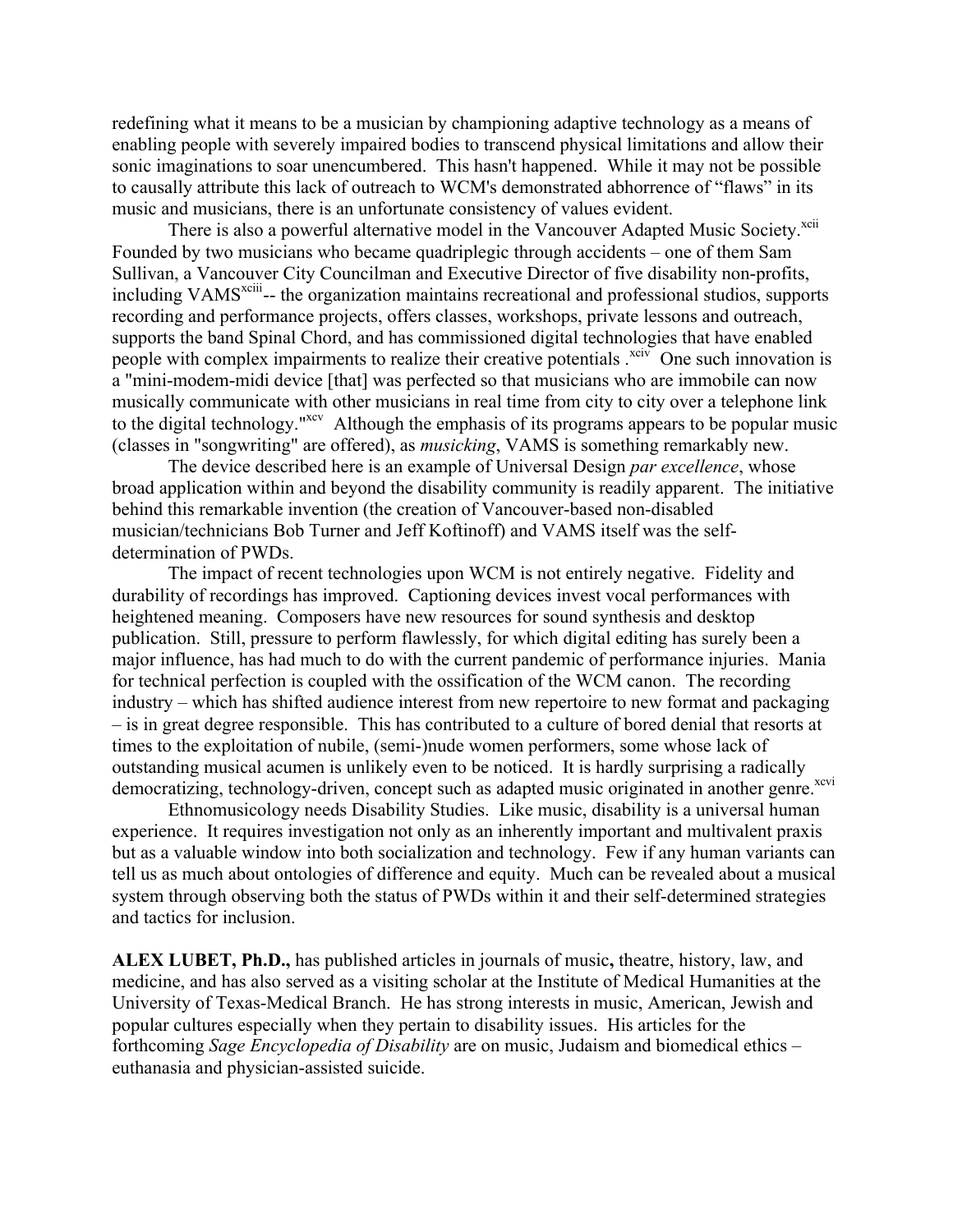Correspondence regarding this manuscript should be sent to 100 Ferguson Hall, 2106 4th St. S, Minneapolis, MN 55455, 612 624-7840 (work), 651 699-1097 (home), 612 624-8001 (FAX), lubet001@umn.edu.

### References

- Alberge, Dalya. 2000. Cover up, conductor tells fat fiddlers. *The Times* (London), 23 August, http://pub6.ezboard.com/fressonance3general.showMessage?topicID=19.topic.
- *Americans with Disabilities Act of 1990.* Public Law 101*-336*, 104 Stat. 328 42 U.S.C.; 12101- 12213.
- Anon. 1982. Equal to the task: 1981 Du Pont survey of employment of the handicapped. Wilmington: Du Pont.
- Anon. 1991? Equal to the task II: 1990 Du Pont survey of employment of the handicapped. Wilmington: Du Pont.
- Anon. 1999. Report 92 Review of the Anti-Discrimination Act 1977. *Lawlink NSW*: *3. Concept of Discrimination*. http://www.lawlink.nsw.gov.au/lrc.nsf/pages/r92chp.
- Anon. 2000. Universal Design: What is UID? http://www.umass.edu/ldss/universalinstructionaldesign.html.
- Anon. 2001. Excite Music: Curtis Mayfield Biography. At Home Corporation. http://music.excite.com/artist/biography/15625.
- Anon. 2001. mobiprof (Mobile Professional). Violin goddess stripped bare. Review of *Linda Brava. Epinions.com* (19 May).
- Anon. 2001. Rehabilitation Management 2001 Accommodation the Right Fit. Conference announcement. Vancouver: Simon Fraser University (27-28 April): 2.
- Anon. N.D. Bob Turner: Partnerships in progress. http://www.turnercom.com/primal/turbio.html.
- Anon. N.D. Fortissimo & Louder: Super Chick Fiddler. Review of *Four Seasons,* by Antonio Vivaldi. *Best Classical CD*, Volume IV. www.bestclassicalcd.com/Archives/Volume\_4/fort.html.
- Bentley, John. 1999. Commuter crew not at fault, railroad official testifies. *Today's Headlines,* 10 February. http://www.ble.org/pr/news/headline0210a.html.
- Boretz, Benjamin. 1972. Nelson Goodman's *Languages of Art* from a Musical Point of View. *Perspectives on Contemporary Music Theory*, ed. Boretz and Edward T. Cone. New York: W. W. Norton & Company. 31-44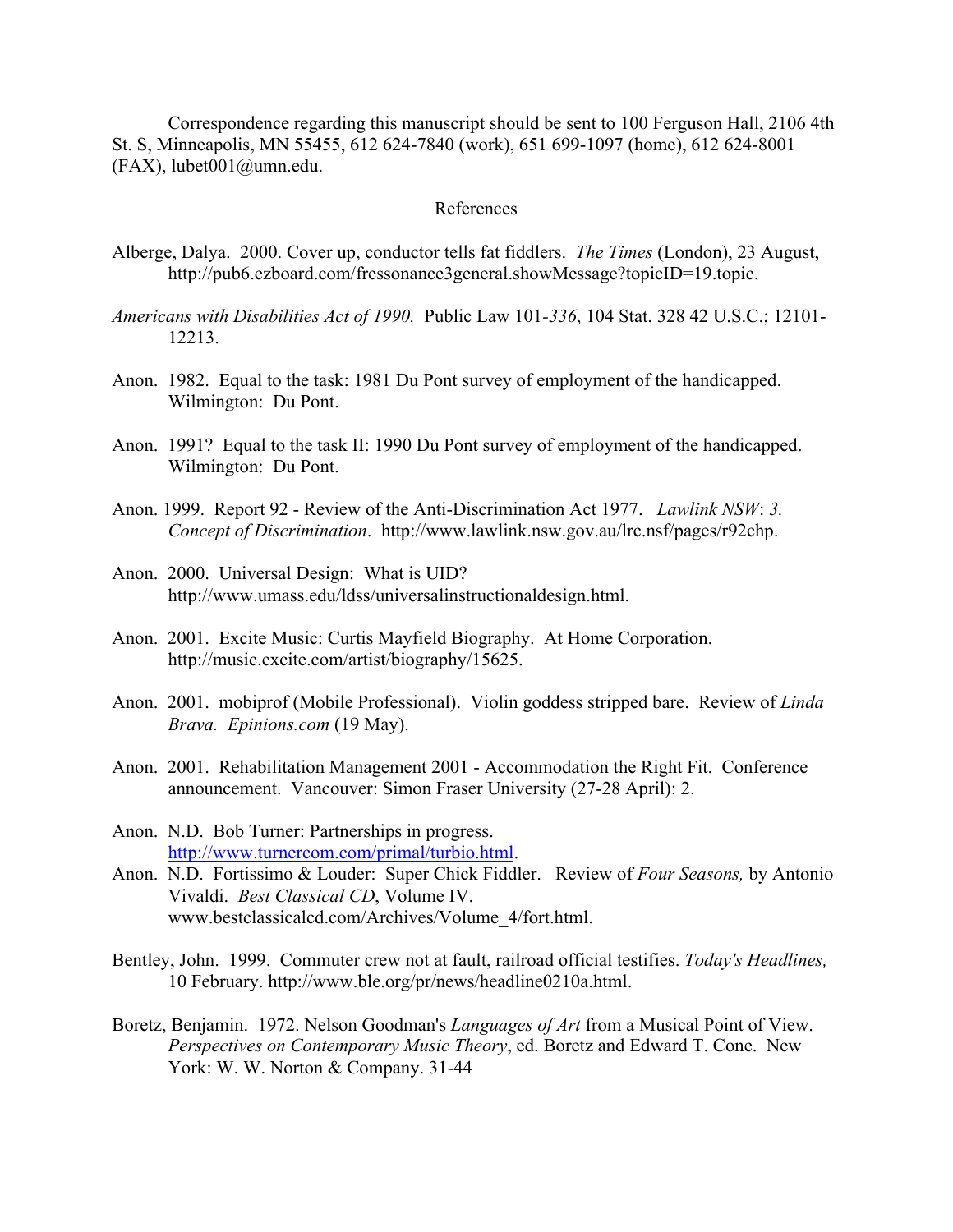- Brandfonbrener, Alice. 2000. From the Editor: Artists with Disabilities. *Medical Problems of Performing Artists* 15 (2): 1-2.
- ----. 1989-90. MTNA Music Medicine Survey part 2: the teachers. *American Music Teacher* 39 (December-January) (3): 20-3, 61.
- ----. 1989. Preliminary findings from the MTNA Music Medicine Survey. *American Music Teacher* 39 (August-September) (1): 37-41.
- Brown, Jim. 1998. First Worldwide Telethon Sets \$52 Million Pledge Record. *MDA News*, 7 September. http://www.mdusa.org/news/980906webcast.html.
- Buslau, Oliver. 1994. Liner notes. *Meditation*. Anne-Sophie Mutter, violin. Trans. Clive Williams. Musical Heritage Society.
- Center for Applied Special Technology. 2001 *CAST Bobby*. Peabody, MA: Center for Applied Special Technology www.cast.org/bobby/.
- Center for Research on Women with Disabilities. 1999. *National Study of Women with Physical Disabilities: Sexual Functioning*. Houston: Department of Physical Medicine and Rehabilitation, Baylor College of Medicine. http://www.bcm.tmc.edu/crowd/national\_study/SEXFUNC.htm.
- Chang, Ching. 1999. Verdi's *Ballo* Around the Bend. Review of *Un Ballo in Maschera,* by Verdi. *San Francisco Classical Voice*, October 31. http://www.sfcv.org/arts\_revs/ballo\_11\_2\_99.html.
- Chesky, Kris and Henoch, Miriam. 2000. Instrument-specific Reports of Hearing Loss: Differences between Classical and Nonclassical Musicians. *Medical Problems of Performing Artists* 15 (March) (1): 35-38.
- Conlin, Michelle. 2000. The New Workforce. *BusinessWeek Online,* 20 March. http://www.businessweek.comm:/2000/00\_12/b3673022.htm.
- Corker, Mairian and Sally French, eds. 1999. *Disability Discourse,* ed. Mairian Corker and Sally French. Buckingham: Open University Press.
- Corker, Mairian. 1999. New disability discourse, the principle of optimization and social change. *Disability Discourse*, ed. Mairian Corker and Sally French. London: Open University Press. 192-209.
- Dawson, William. 2000. Upper Extremity Overuse in Instrumentalists. *Medical Problems of Performing Artists* 16 (June) (2): 66-70.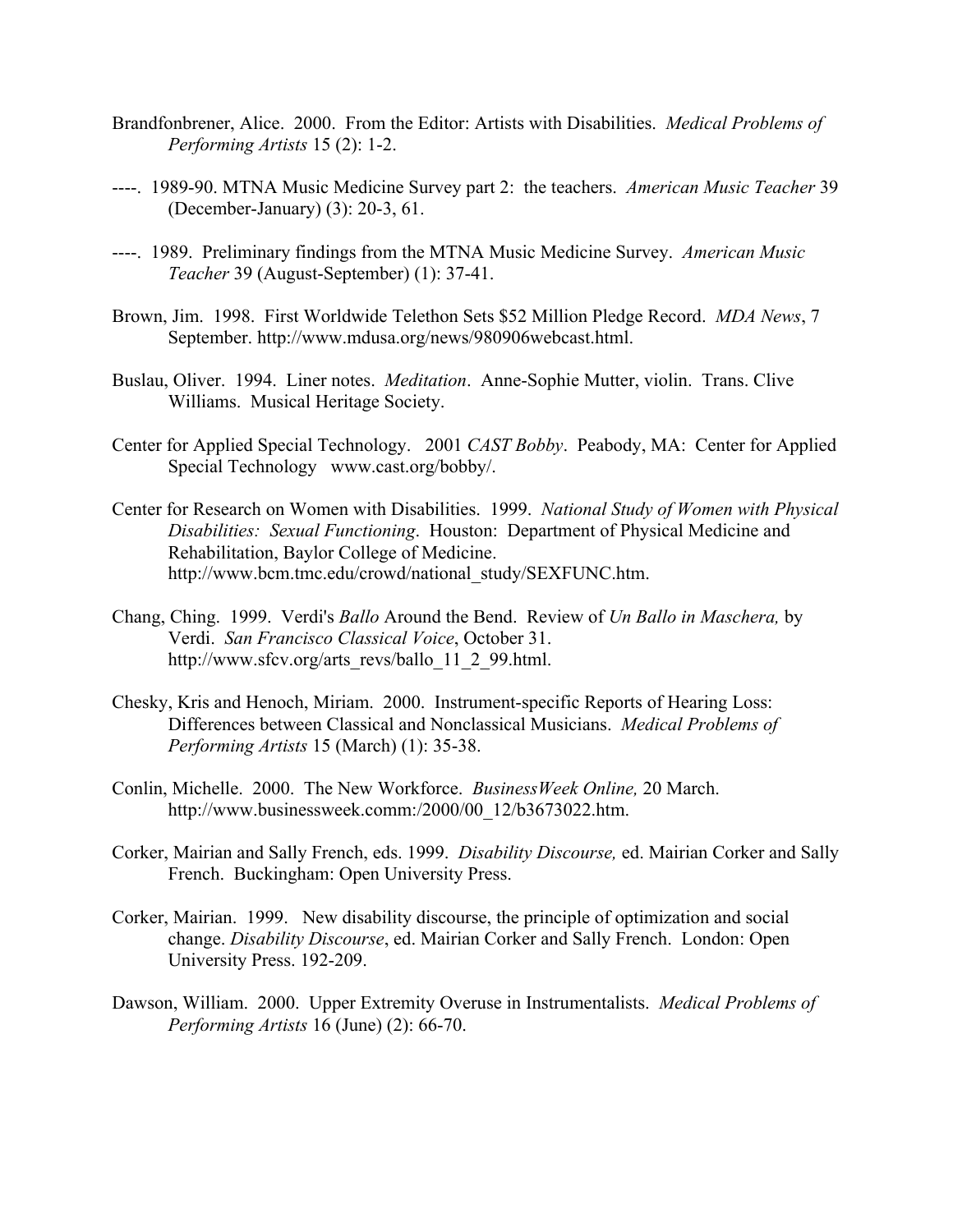- Fishbein, M., S. E. Middlestadt, V. Ottai, S. Straus, and A. Ellis. 1988. Medical problems among ICSOM musicians: overview of a national survey. *Medical Problems of Performing Artists* 3 (March) (1): 1-8.
- Frith, Simon. 1988. The Industrialization of Music. In *Music for Pleasure*. New York: Routledge. 11-23.
- Gair, Karen. 2000. Good for Business. *SEEK jobs database and employment advice*. http://www.seek.com.au/editorial/0-8-7\_disabilities.htm.
- GC. 2000. form & SUBSTANCE. *Fanfaire...the Webzine that Celebrates MUSIC*. http://www.ffaire.com.
- Gereben, Janos. 2000. Thomas Quasthoff confirms Opera plans. *GOpera.com* (23 June). http://www.gopera.com/quasthoff/articles/opera\_on\_stage.html
- Gleick, Elizabeth and Paul Moor. 1997. Triumph of the Spirit. *Time* 149 (30 June) (26). http://www.time.com/time/magazine/1997/int/970630/amusi.triumph\_of\_th.html.
- Glennie, Evelyn, ed.N.D. *The Official Evelyn Glennie Web Site*. http://www.evelyn.co.uk/.
- Gottlieb, Emily. 2001. Reading Between the Headlines The Media and Jury Verdicts. *Research* 2. The Center for Justice and Democracy, online reprint, Minnesota Consumer Alliance, 2 January. http://www.mnconsumeralliance.org/mca\_research.htm.
- Jacobs, Steve. N.D. *Fueling the Creation of New Electronic Curbcuts*. The Center for an Accessible Society. http://www.accessiblesociety.org/topics/technology/eleccurbcut.htm.
- James, Ian. 2000. Survey of Orchestras. *Medical Problems of the Orchestra Musician*, eds. Raoul Tubian and Peter C. Amadio. London: Martin Dunitz. 195-202
- Johnson, Lawrence. 1997. An Interview with Rachel Barton. *Fanfare Magazine* (September-October): 1-5. http://www.rachelbarton.com/noframes/articles/art0997.htm.
- Kingsbury, Henry. 2001. *Music, Talent, and Performance: a Conservatory Cultural System*. Philadelphia: Temple University Press.
- Koskoff, Ellen. 1990. Rev. of *Music, Talent, and Performance*, by Henry Kingsbury. *Ethnomusicology* 34 (2): 311-315.
- Lebrecht, Norman. 2000. Thomas Quasthoff A wonderfully vocal minority. The Lebrecht Weekly, *La Scena Musicale*. (18 October). http://www.musicweb.uk.net/lebrecht.html.
- Linton, Simi. 1998. *Claiming Disability: Knowledge and Identity*. New York: New York University Press.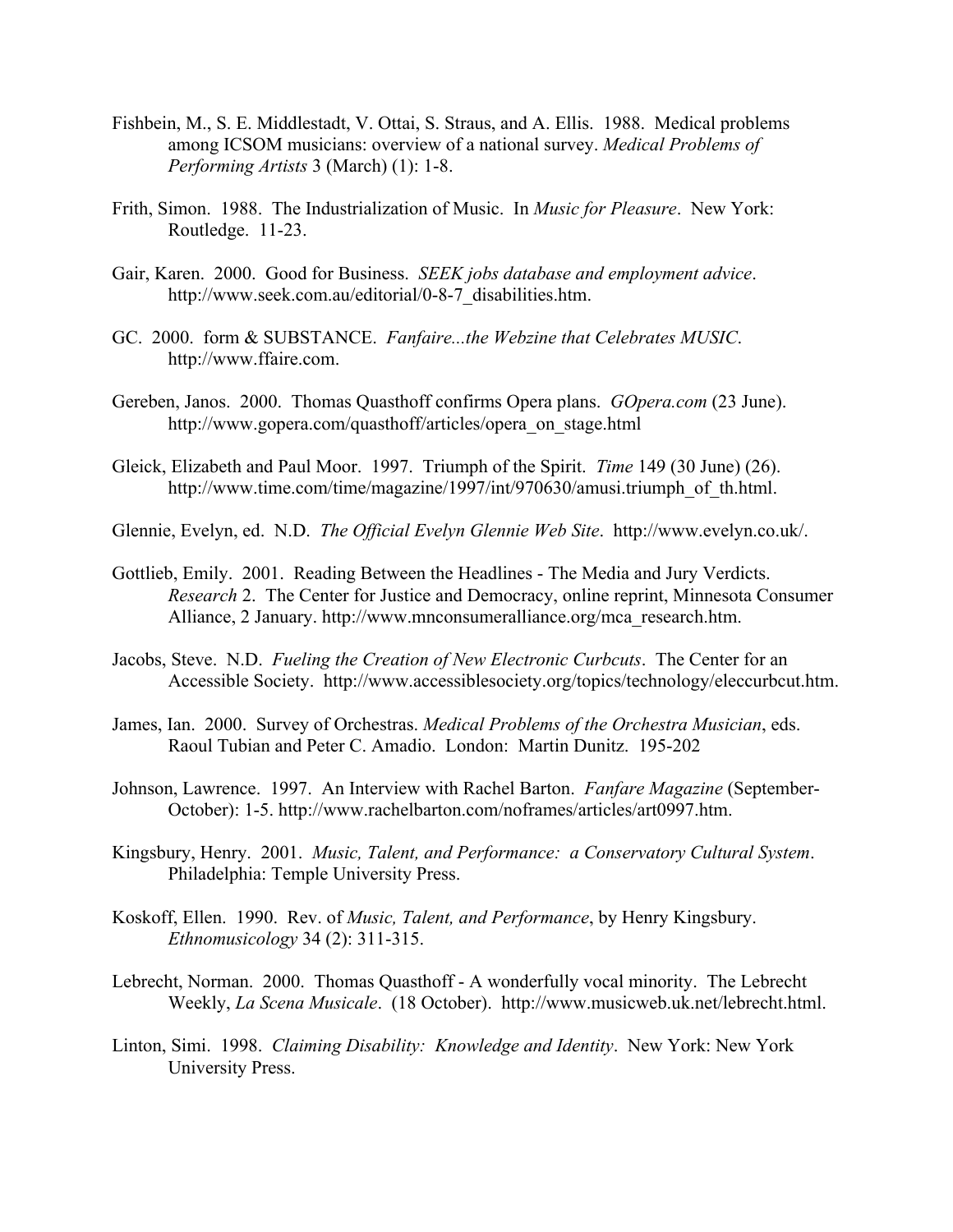- Malcangi, Greg. N.D. Evelyn's Hearing. *The Official Evelyn Glennie Website,* ed. Evelyn Glennie. http://www.evelyn.co.uk/hearing.htm.
- Mallette, Della. 1995. Programmer fulfills prophecy. *The Gazette* (Grand Forks) (15 November). 1-B. http://www.jdkoftinoff.com/gaz1.html.
- Marks, John. 1996. Selling 'jailbait' Bach. *U. S. News Online* (11 November). http://www.usnews.com/usnews/issue/11musi.htm.
- McQuillen, James. 1999. Babes con Brio. Review by Eroica Trio, Lewis & Clark College. *Willamette Week* (5 February). http://www.wweek.com/html/cultfeature021099.html.
- McRoberts, Terry. 2000. Review of *One Handed: A Guide to Piano Music for One Hand,* by Donald L. Patterson. *College Music Symposium* 40 (Fall). http://www.music.org/ProfActiv/Pubs/Reviews/SymVol40/mcroberts.html
- Miles, M. 2000. Blind People Handling Their Own Fate, excerpt from Disability on a Different Model: Glimpses of an Asian Heritage. *Disability and Society* 15: http://www.independent living.org/LibArt/mmiles1.html. 603-618.
- MIT Disability Resources. N.D. *Universal Design and Web Accessibility*. http://web.mit.edu/ada/waccess.html
- Moor Paul. N.D. Prelude to the Conquest of New York. *GOpera.com,* ed. Margo Briessinck. http://www.gopera.com/quasthoff/articles/p\_moor\_1.html.
- Morrision, Richard. 2000. So what is the bottom line, Mr. Blobby? *The Times* (London) (23 August). pub6.ezboard.com/fressonance3general.showMessage?topicID=19.topic.
- Nettl, Bruno. 1995. *Heartland Excursions: Ethnomusicological Reflections on Schools of Music*. Urbana: University of Illinois Press.
- PGA Tour, Inc. v. Martin. 2001. *FindLaw: Laws Cases, Codes and Regs: 2001*. http://caselaw.lp.findlaw.com/scripts/getcase.pl?court=US&vol=000&invol=00- 24#section1.
- Patterson, Donald L. 1999. *One Handed: A Guide to Piano Music for One Hand*. Westport: Greenwood Press.
- Renn, Aaron M. 1999. Untitled. *The Weekly Breakdown* 2 (4). http://www.urbanophile.com/breakdown/archive/vol2/wb2-04.html.
- Rosenbaum, David E. 2000. On Left-Handedness, Its Causes and Costs. *The New York Times on the Web* (16 May). http://www.nytimes.com/learning/teachers/lessons/000516tuesday.html.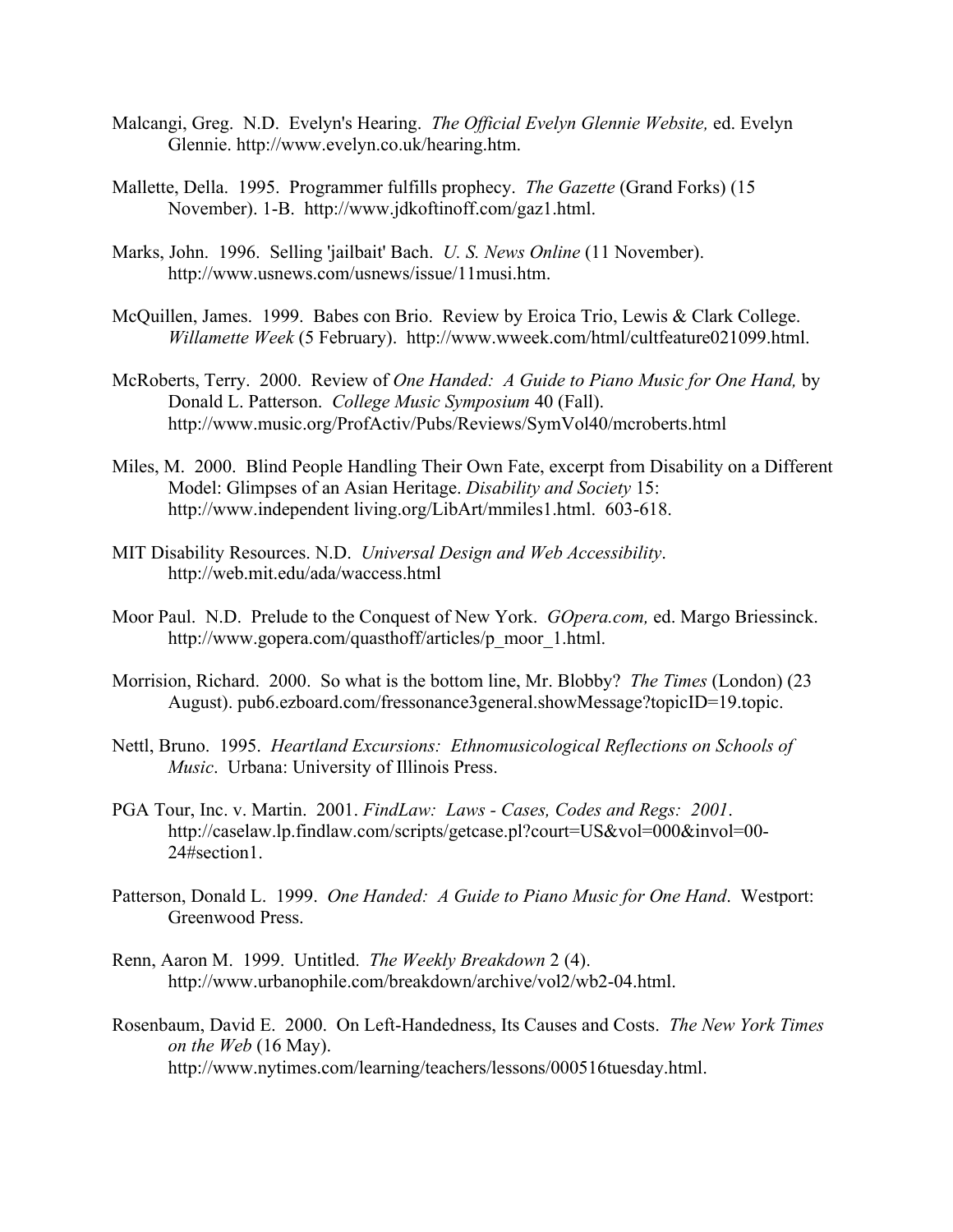- Simkin, Benjamin. 1999. Was PANDAS Associated with Mozart's Personality Idiosyncrasies? *Medical Problems of Performing Artists* 14 (September) (3): 113-116.
- Small, Christopher. 1998. *Musicking: The Meanings of Performing and Listening*. Hanover: Wesleyan University Press.
- *Statistical Abstract of the United States: 2000* (120th edition). Washington: U.S. Census Bureau.
- Stone, Emma. N.D. Modern slogan, ancient script: impairment and disability in the Chinese language. *Disability Discourse*, ed. Mairian Corker and Sally French. London: Open University Press. 136-147.
- Stryker, Mark. 1999. Bocelli at MOT: an uneven debut. Review by *Detroit Free Press* (30 October). http://altavista.com/cgi-bin/ query?kl=en&pg=q&q=%22bocelli+at+mot%22&search=Search.
- Tabor, L. 1987. Rock drummer Max Weinberg's battle with hand injuries. *International Musician* 85 (11): 7, 28-29.
- Tommasini, Anthony. 2000. Bocelli Seeks Legitacy (And Bucks) In '*Bohême*.' *The New York Times* (3 December). 29.
- Tubiana, Raoul. 2001. Upper Limb Disorders in Musicians. *Maitrise Orthopedique* 100. www.maitrise-orthop.com/corpusmaitri/orthopaedic/mo69\_limb\_disorders/index.shtml.
- University of Georgia Columns. 1997. Diversity conference planned. 19 May 1997 Digest. http://www.uga.edu/columns/051997/digest.html.
- WBUR radio. 18 February 2000. The Music of the Violin. Program listing. *The connection*. Boston University.
- Weinberg, Max. 1992. Back to practicing and playing after tendonitis. *Journal of Hand Therapy* 5; 120.
- Winspur I. and C. B. Wynn Parry. 1997. The musician's hand. *Journal of Hand Surgery* 22B: 433-440.
- Yeung, E., W. Chan, F. Pan, P. Sau, M. Tsui, B. Yu, and C. Zaza. 1999. A Survey of Playingrelated Musculoskeletal Problems among Professional Orchestral Musicians in Hong Kong. *Medical Problems of Performing Artists* 14 (March) (1): 43-46.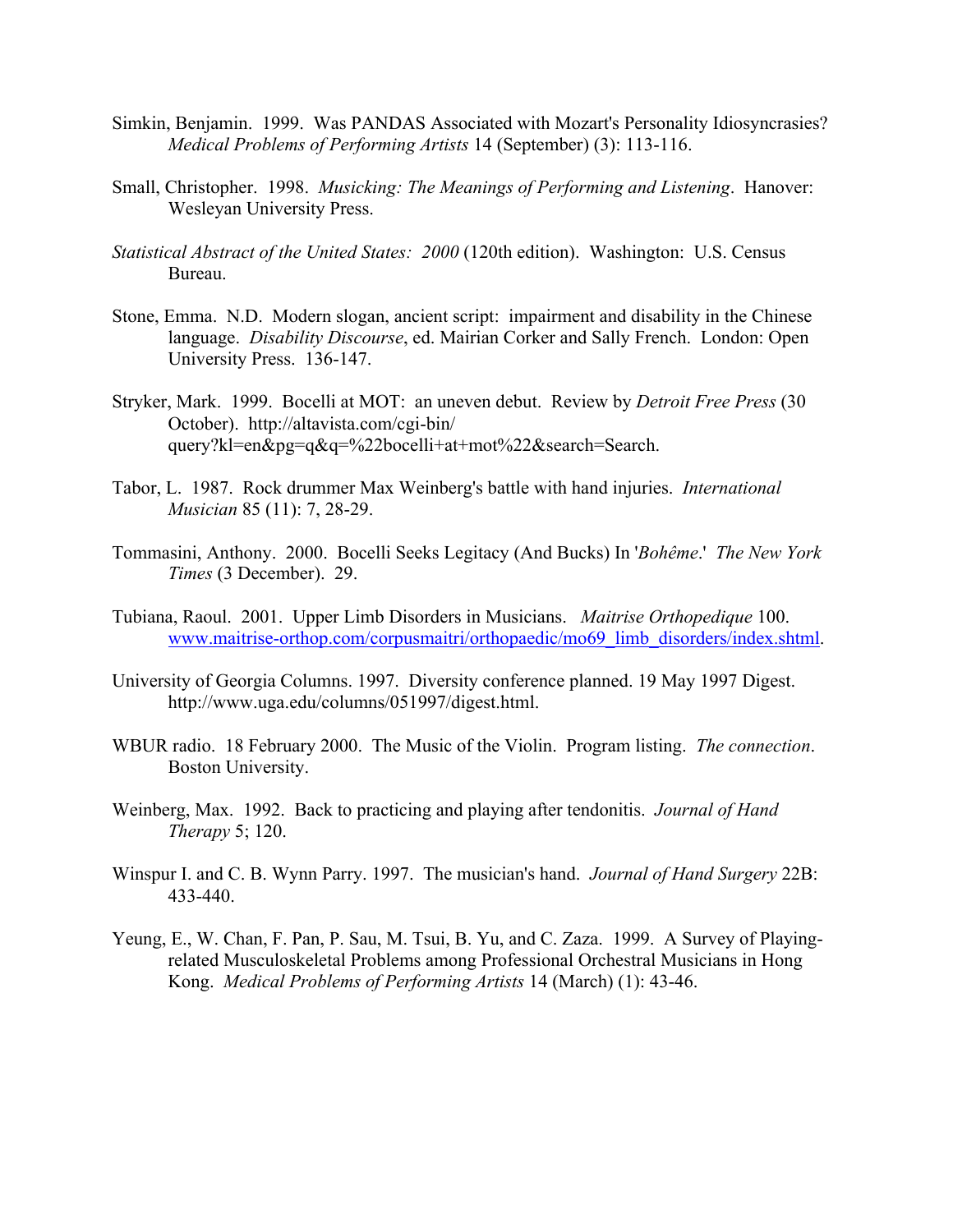Endnotes

<sup>i</sup> See for example Mairian Corker and Sally French, eds., *Disability Discourse* (Buckingham: Open University Press, 1999), xi.

 $\overline{a}$ 

<sup>ii</sup> The distinction between disability and impairment so critical to the social model of disability within DS is not common parlance, where disability and impairment are interchangeable terms. The reader is cautioned here that, in disability studies, disability and impairment are a distinction with a significant difference and that I use the two terms accordingly throughout this article.

iii Thus, disability studies, grounded in the liberal arts, is neither medicine, rehabilitation, special education, physical, occupational, nor any other therapy. Not all practitioners of these professions are necessarily hostile to DS. Notably, the Department of Human Development and Disability at the University of Illinois-Chicago, arguably the nation's leading program, is affiliated with that school's departments of physical and occupational therapy.

iv Nora Ellen Groce, *Everyone Here Spoke Sign Language: Hereditary Deafness on Martha's Vineyard*. (Cambridge: Harvard University Press, 1985).

 $V$ Ingrid Hofmann, a Deaf Ph.D. student in the University of Minnesota's Institute of Child Development, is comfortable with this characterization of who belongs in Deaf Culture, but notes that Deaf identity is hotly contested by the Deaf, with significant reticence about the wholesale categorization of, for example, hearing people fluent in sign language, late-deafened people, and hard of hearing people, as members of the community. Hearing members of Deaf families who are fluent in ASL are generally more accepted than professional interpreters, whose commitment to the community may be questioned. Ms. Hofmann also notes that the term "hearing impaired," not uncommon in DS discourse, is scorned by the Deaf community, which does not regard its auditory state as an impairment. The term Hearing is also sometimes capitalized in Deaf discourse when proffering respect, lower case when no respect is intended.

DS and Deaf Culture points of view regarding disability and deafness can differ significantly, though this is not always apparent in DS scholarship. See Mairian Corker, "Deaf Studies and Disability Studies: An Epistemic Con undrum," *Disability Studies Quarterly* 20(1) (2000): 2-10. Given that the social model that distinguishes between disability and impairment is not common parlance, where the terms are more or less synonymous, Deaf people unfamiliar with the social model are likely to reject the label "disabled," while acknowledging the complexities and challenges of life in a predominantly hearing world.

<sup>vi</sup> In print, the capitalized Deaf refers to the culture, the lower-case deaf to the auditory state. While these terms are spoken homonyms, they are different symbols in British Sign Language, which British scholar Mairian Corker discusses in "New Disability Discourse, the Principle of Optimization and Social Change," in *Disability Discourse* (Buckingham, UK: Open University Press, 1999): 200. The distinction occurs but rarely in American Sign Language, whose sign for Deaf, a variant on "deaf," is not well-known.

<sup>vii</sup> When I taught in Poland in 1999, I was surprised at the frequency with which television personalities, female and male, wore glasses. By contrast, when I showed a class a video of my ensemble, Blended Cultures Orchestra, there was a large collective expression of shock that our vocalist was a woman of substantial girth. Upon learning later that one of Poland's leading jazz singers was also a large woman, I was informed that she "got away with it" by means of self-deprecation.

<sup>viii</sup> The gerund form of "to music" that grounds music as activity rather than object, as used by Christopher Small in *Musicking: The Meanings of Performing and Listening* (Hanover, NH: Wesleyan University Press, 1998)

 $\frac{1}{x}$  I in no way exclude the eventuality that lessons of DS for ethnomusicology might apply to situations beyond disability and impairment. In particular, DS's use of medical, legal, and industrial relations sources--my own is a case in point--has broad implications.

 Post-mortem psychological (and medical) autopsies of Mozart are common and varied. It is important to note here that it is the perception of an impairment rather than impairment per se that disables a subject, a distinction noted in the Americans with Disabilities Act of 1990, Public Law 101-336, 104 Stat. 328 42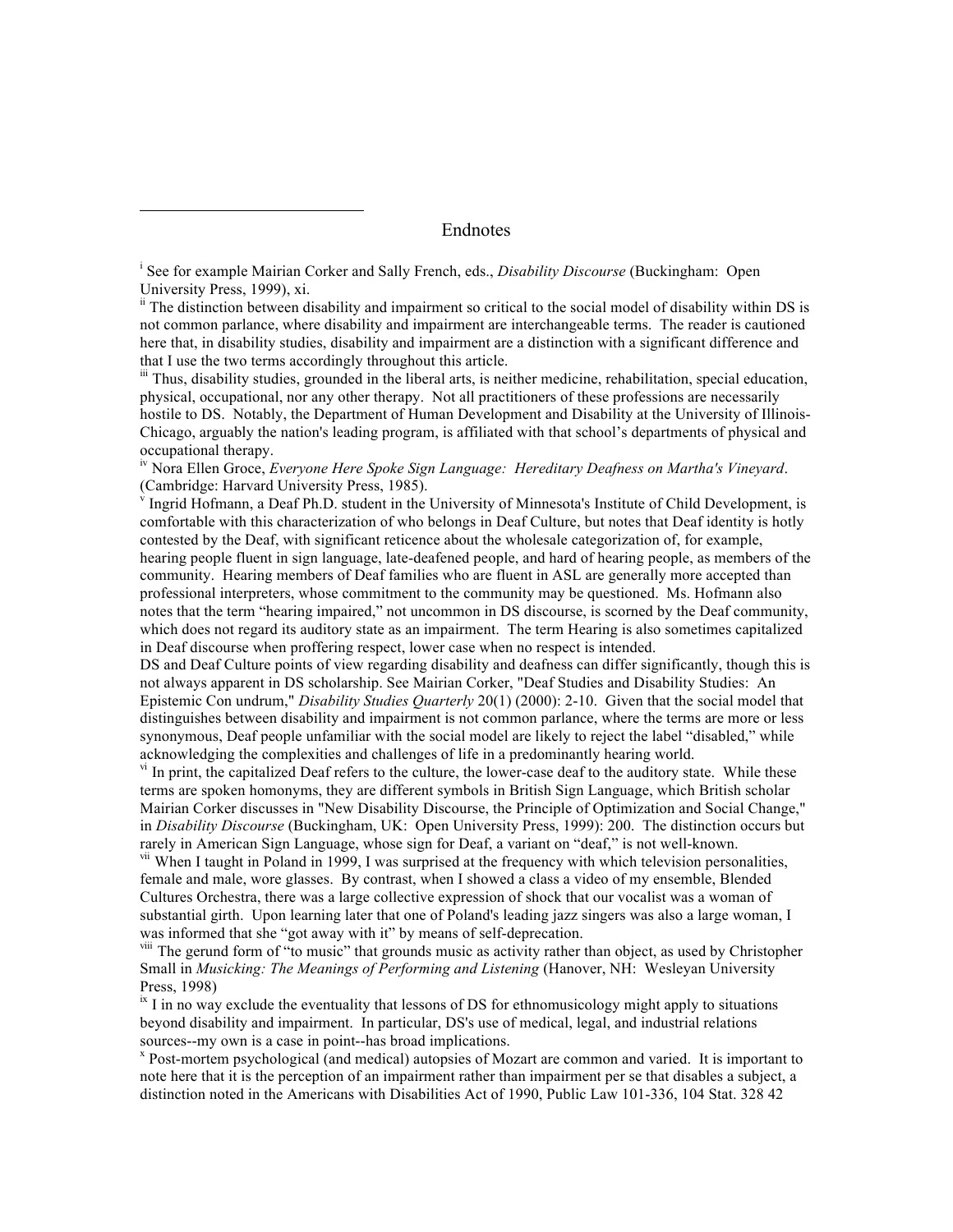U.S.C. 12101-12213 (ADA). A July 29, 2001 Internet search for "personality disorders" and "Mozart" yielded 139 hits.

For a remarkably well-documented psychobiological case history of Mozart that relies on contemporaneous sources, see Benjamin Simkin, "Was PANDAS Associated with Mozart's Personality Idiosyncrasies?" *Medical Problems of Performing Artists* 14 (3) (1999): 113-116. Although the film and play *Amadeus* make no attempt at explicit diagnosis – and impairments are generally rendered rather than named in disability-themed films – they certainly characterize Mozart as a person whose social and life skills are seriously compromised.

 $x_i$  In the last two decades, most films about classical music have included prominent characters whose disabilities are central plot concerns. In fall 2001, I taught a course entitled *Beyond Silence: Classical Music, Disability, and Film*. Interestingly, the most honest renderings of disability tend to emerge from those films which make least claim upon a status of "non-fiction."<br><sup>xii</sup> I have three degrees in composition and have been a professor of music for 23 years. Besides my

appointment at the University of Minnesota, I have been a guest lecturer and visiting artist/scholar in Europe, Asia, South America, Canada and throughout the United States. Dr. Shiraishi has degrees in composition, arts administration, and music therapy, and is an accomplished performer, teacher, and composer of taiko. Earlier in her career, she managed Greater Twin Cities Youth Symphonies, the largest organization of its kind, and was House Manager for Hancher Auditorium, the large performance hall of the University of Iowa and that state's premier performance space. We attended universities in Illinois, Iowa, Hawaii, and Minnesota.

Ideally, data on student musicians with disabilities will employ a large sample from a wide variety of institutions. As a means for demonstrating theoretical principles, using one's "clients" has many precedents, particularly in medical research, including that done on music-related injuries. While physicians keep more comprehensive records of their patients than are presented here, in our experience the presence of any music student with a disability is remarkable enough that what little information needs to be drawn from recollection can be remembered.

<sup>xiii</sup> I exclude here the numerous musicians with performance injuries (a subject treated later in this article) and clinical depression, the former well-documented, the latter, at least in my experience, a quite common occupational hazard. Conversations with students and colleagues suggest depression is often situational and induced through the stresses of a music career. There is of course no way to determine the number of cases of invisible disabilities unless they are identified. Performance injuries in music frequently go unmentioned for fear of reprisals. Other than depression, self-identification of students' disabilities has rarely occurred in my experience, although the recent and welcome movement towards including "disability statements" in syllabuses is intended to encourage students to self-identify (confidentially) to their instructors when they seek accommodation. Neither performance injuries nor situational depression are typically regarded as impairments that qualify for accommodation under the ADA.

 $\frac{x}{x}$  This by no means implies there have been no distinguished blind classical musicians. Foremost of these include composer-organists Francesco Landini, Louis Vierne, and Jean Langlais, and Spanish composerpianist Joaquin Rodrigo. Louis Braille, inventor of the tactile writing system which bears his name, was an accomplished organist. Special mention should be made of the African-American pianist-composer, 'Blind' Tom Bethune (1849-1908), whose remarkable life is chronicled by Geneva Southall in *Blind Tom: The Post-Civil War Enslavement of a Black Musical Genius* (Minneapolis: Challenge Productions, 1979), *The Continuing Enslavement of Blind Tom, the Black Pianist-Composer* (Minneapolis: Challenge Productions, 1983), and *Blind Tom, the Black Pianist Composer (1849-1908): Continually Enslaved* (Lanham: Scarecrow Press, 1999).

xv The Americans with Disabilities Act of 1990 states that an accommodation must be "reasonable," a modifier whose interpretation, in my experience, all too often functions as an escape clause and whose implementation is all too often to deny needed services.

<sup>xvi</sup> For a history of technological advances that originated as assistive technology for PWDs, see Steve Jacobs, *Fueling the Creation of New Electronic Curbcuts* (The Center for an Accessible Society, n.d.). http://www.accessiblesociety.org/topics/technology/eleccurbcut.htm. Of special interest for music, Jacobs notes that the long-playing 33 1/3 rpm phonograph record was invented to assist the blind and the first acoustic sampling synthesizer keyboard, invented by Kurzweil, was inspired by a conversation he had with blind soul singer Stevie Wonder, who uses his Reading Machine.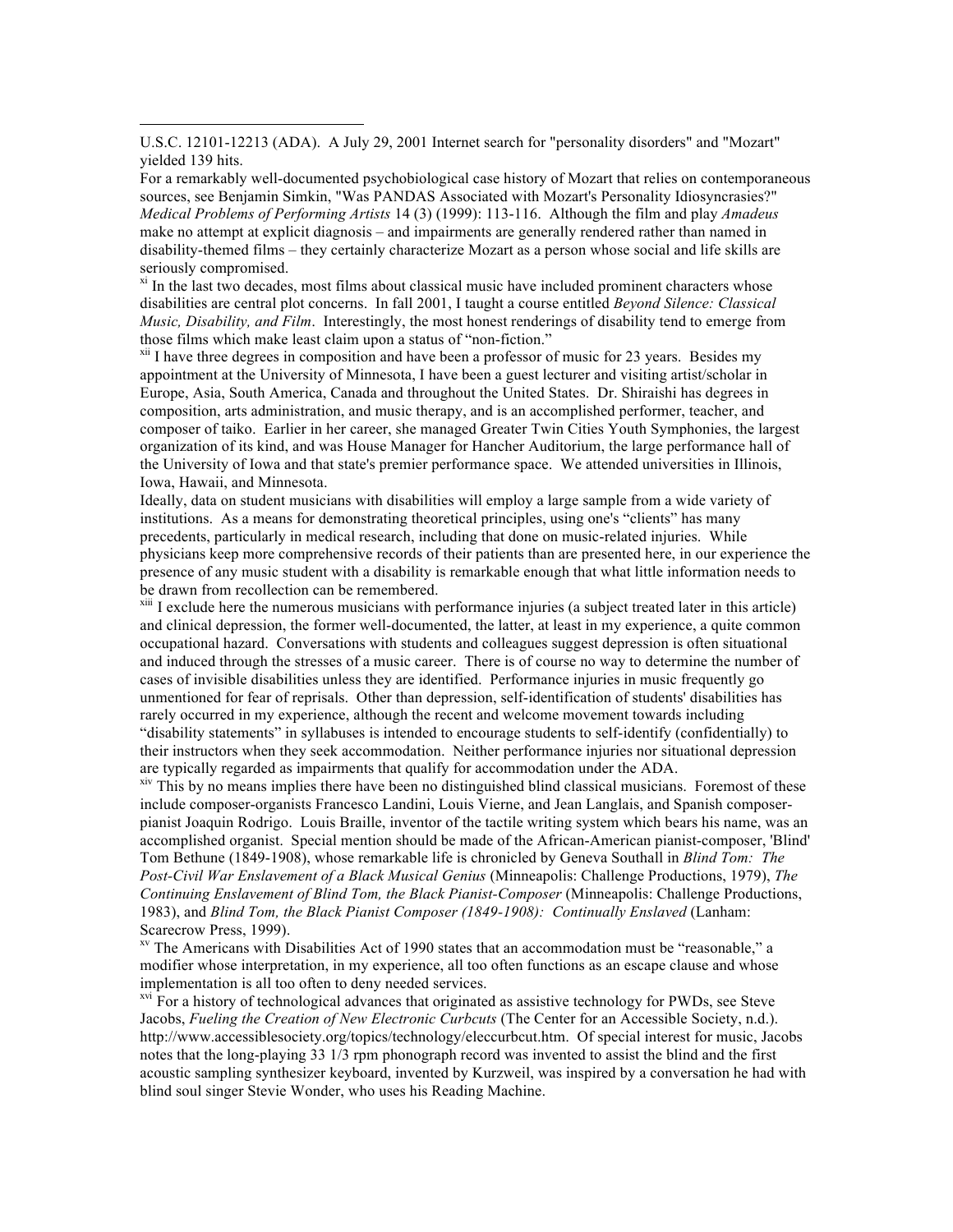$\frac{x}{x}$  My daughter Alyssa Lubet is the source, though not the author (anonymous), of this witticism.<br> $\frac{x}{x}$  I speak only for myself as a lefty here. The Internet reveals many southpaws who consider themselves more oppressed than I. If discourse alone were the criterion--what with "sinister," "left-handed compliment," "out in left field," "gauche" and "right-minded"--left-handedness would be among the worst fates a body could endure.

 $\frac{xxi}{x}$  Often left-handed guitarists reverse the order of the strings, best accomplished with a reversed bridge and nut. Cutaways that allow easier access to the highest frets are also reversed, especially on electrics, where tone, volume, and pitch controls are also repositioned.

<sup>xxii</sup> The recent theory of National Cancer Institute geneticist Dr. Amar J. S. Klar is persuasive. His research indicates a single gene for right-handedness in 80% of the population. The remaining 20% lack the gene and are evenly split, apparently by environmental factors, between right- and left-handed, accounting for the 10% of the world that is left-handed. See David E. Rosenbaum, "On Left-Handedness, Its Causes and Costs," *The New York Times on the Web* (May 16, 2000),

http://www.nytimes.com/learning/teachers/lessons/000516tuesday.html.

My wife and I are left-handed parents of two right-handed children. As unusual as I thought this, according to I. C. McManus and M. P. Bryden, "The Genetics of Handedness, Cerebral Dominance and Lateralization," *Handbook of Neuropsychology, Volume 6: Developmental Neuropsychology*, I. Rapin & S. J. Segalowitz, eds. (Amsterdam: Elsevier Science, 1992): 115-144, left-handed parents have a 73.9%

chance of producing a right-handed child, consistent, within an acceptable margin of error, with Klar's theory.

<sup>xxiii</sup> I am indebted to my University of Minnesota colleague violinist Mark Bjork for this information. xxiv Not all left-handers are as tolerant of the right-handed majority as I, perhaps owing to their personal histories. See, for example, E. Stephen Mack, *Left-Hander: Living in the Mirror* (1995), http://www.emf.net/~estephen/facts/lefthand.html.

xxv Bruno Nettl, *Heartland Excursions: Ethnomusicological Reflections on Schools of Music* (Urbana: University of Illinois Press, 1995).

xxviHenry Kingsbury, *Music, Talent, and Performance: A Conservatory Cultural System* (Philadelphia: Temple University Press, 2001).

xxviiChristopher Small, *Musicking: The Meanings of Performing and Listening* (Hanover: Wesleyan University Press, 1998).

xxviii My colleague Jeffrey Van, classical guitar instructor at the University of Minnesota for over three decades, has told me of numerous left-handed students, but no more than three who chose to play lefthanded, an apparent difference from the worlds of vernacular music. As a lefty who plays right-handed, when presented with the opportunity as an undergraduate to study classical guitar, I chose not to, having decided after many years of playing steel strings, that I would never be able to master its formidable right hand technique.

<sup>xxix</sup> Jeff Tod Titon, general ed., *Worlds of Music*, 3rd ed. (New York: Schirmer Books, 1996).<br><sup>xxx</sup> Elizabeth May, ed. *Musics of Many Cultures* (Berkeley: University of California Press, 1980).<br><sup>xxxi</sup> Otherness and se

*Ethnomusicology* and of the bibliographies featured in each issue will indicate that white scholars tend to opt for ethnic difference in their selection of subjects, while scholars of color explore musics to which they can claim ethnic connection. I include as connected, for example, African-Americans who study Africa and the Caribbean, but would view as an "other" relation a WASP Balkan specialist, for whom I suspect cultural difference trumps similarity of skin pigment.

xxxii Pun intended, Beatles' drummer Ringo Starr is also left-handed. While, unlike McCartney, his sinistrality had no effect on the stage layout of the band, Ringo has been quoted as saying it did contribute to his unique and in my opinion vastly underrated playing.

xxxiii These accommodations are roughly analogous to disabled golfer Casey Martin's need for a cart. Martin's legal battle with the Professional Golfer's Association (PGA) over an interpretation of the

xvii N.d., *Universal Instructional Design: What is UID?* (University of Massachusetts, 2000) http://www.umass.edu/ldss/universalinstructional design.html.

 $x^{\text{virt}}$  As the result of the including in my syllabus a request for PWDs to identify themselves to the instructor (confidentially), one student identified himself as learning-disabled, though he refused accommodation, citing prior difficulties with campus disability service providers and a desire to avoid repetition of that experience. Complaints of this nature are common.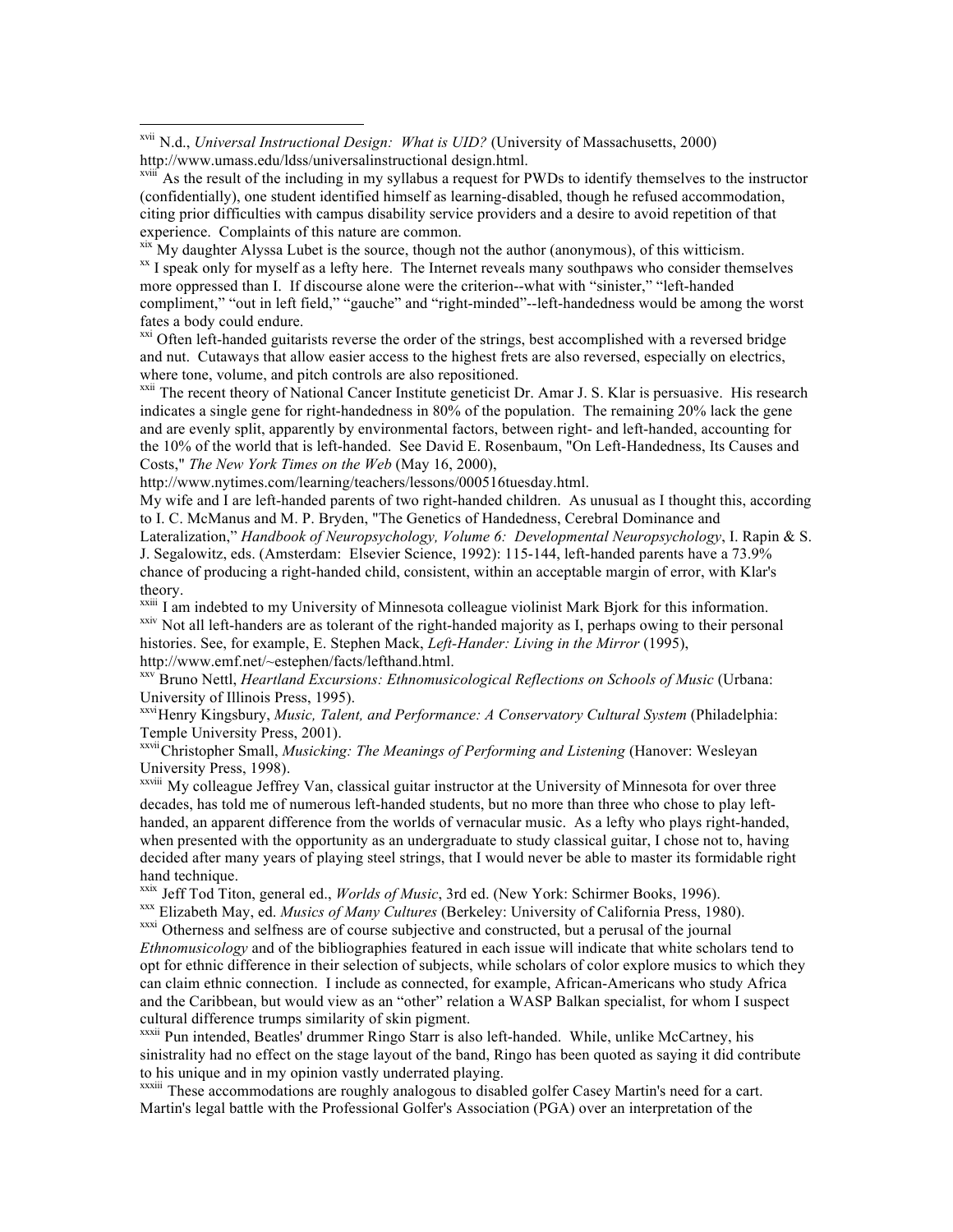*Americans with Disabilities Act of 1990* required a Supreme Court decision. The court ruled in favor of Martin's right to use a cart, but public opinion remains greatly divided. Those who oppose Martin's right to use a cart claim walking the course is intrinsic to the sport. Given Perlman's total acceptance in WCM, it seems ascending the podium, violin in hand, is not. See *PGA Tour, Inc. v. Martin* (FindLaw: Laws - Cases, Codes and Regs: 2001),

http://caselaw.lp.findlaw.com/scripts/getcase.pl?court=US&vol=000&invol=00-24#section1.

xxxiv Alice Brandfonbrener, "Artists with Disabilities," *Medical Problems of Performing Artists* 15 (2) (2000): 1-2.

 $\frac{x}{x}$  Elizabeth Gleick and Paul Moor, "Triumph of the Spirit," *Time* 149 (26) (1997),

http://www.time.com/time/magazine/1997/int/970630/amusi.triumph\_of\_th.html.

xxxvi Norman Lebrecht, "Thomas Quasthoff - A wonderfully vocal minority." "The Lebrecht Weekly," in *La Scena Musicale*. 18 October, 2000, http://www.musicweb.uk.net/lebrecht.html. xxxvii Gleick and Moor.

xxxviii Janos Gereben, "Thomas Quasthoff confirms Opera plans," *GOpera.com* by Margo Briessinck (23 June, 2000), http://www.gopera.com/quasthoff/articles/opera\_on\_stage.html. xxxix Ching Chang, "Verdi's *Ballo* Around the Bend," Rev., *San Francisco Classical Voice* (31 October,

1999), http://www.sfcv.org/arts\_revs/ballo\_11\_2\_99.html. Stryker, Mark. "Bocelli at MOT: An Uneven Debut," Rev., *Detroit Free Press* (30 October, 1999), http://altavista.com/cgi-bin/. Tommasini, Anthony. "Bocelli Seeks Legitimacy (And Bucks) In '*Bohême*," *The New York Times* (3 December, 2000): 29. <sup>xl</sup>Lebrecht.

<sup>xli</sup> This may also explain why blind popular and jazz musicians generally wear dark glasses in public, while this is extremely uncommon among other blind people. Classical/crossover tenor Andrea Bocelli does not wear dark glasses.

xlii Dalya Alberge, "Cover Up, Conductor Tells Fat Fiddlers," *The Times* (London: August 23, 2000), pub6.ezboard.com/fressonance3general.showMessage?topicID=19.topic.

xliii Richard Morrision, "So What Is the Bottom Line, Mr. Blobby?" *The Times* (London: August 23, 2000), pub6.ezboard.com/fressonance3general.showMessage?topicID=19.topic. It is impossible to take this statement seriously. Were there basis to it, there would long ago have been a revolution in concert attire for both women and men.

xliv In remarks akin to Mutter's, if even more far-fetched, St. John claimed her nude pose was not intended as sexual, only to show intimacy with the instrument; that nothing stood between her and her violin. John Marks,"Selling 'Jailbait' Bach," *U. S. News Online* (11 November, 1996),

http://www.usnews.com/usnews/issue/11musi.htm.

xlv Alberge.

 $\overline{a}$ 

xlvi James McQuillen, "Babes con Brio," Rev., Eroica Trio, Lewis & Clark College, *Willamette Week* (5 February, 1999), http://www.wweek.com/html/cultfeature021099.html. "Fortissimo & Louder: Super Chick Fiddler," Rev. of *Four Seasons* by Antonio Vivaldi, performed by Anne-Sophie Mutter, *Best Classical CD* ( Volume IV, n. d.), www.bestclassicalcd.com/Archives/Volume\_4/fort.html.

xlvii That this stereotype is far from true is borne out in the *National Study of Women with Physical Disabilities: Sexual Functioning* (Houston: Department of Physical Medicine and Rehabilitation, Center for Research on Women with Disabilities, Baylor College of Medicine, 1999),

http://www.bcm.tmc.edu/crowd/national\_study/SEXFUNC.htm.

xlviii On *The Official Evelyn Glennie Website* (n.d., http://www.evelyn.co.uk/), in essays written by her husband/manager Greg Malcangi, Glennie denies being disabled or even truly deaf, and even the very notion of deafness is challenged. She has been active in philanthropic activities that promote an invasive assistive technology, the cochlear implant, mostly virulently opposed by the Deaf community. She also offers scholarships in music to children the USA with hearing loss. The Deaf community regard themselves as an oppressed cultural minority, rather than as PWDs, a position that differs radically from Glennie's. An important field within Universal Design is Web Accessibility. In this regard, the Glennie site does not conform to industry standards. See *MIT Disability Resources: Universal Design and Web Accessibility*, http://web.mit.edu/ada/waccess.html. For "Bobby," the standard downloadable tool that tests the accessibility of web sites for PWDs, see *CAST Bobby* (Peabody, MA: Center for Applied Special Technology, 2001), www.cast.org/bobby/.

<sup>xlix</sup> Glennie obviously has enough useful residual hearing, that is, hearing that remains after the illness that caused her hearing loss, to perform extremely challenging percussion repertoire in recital and with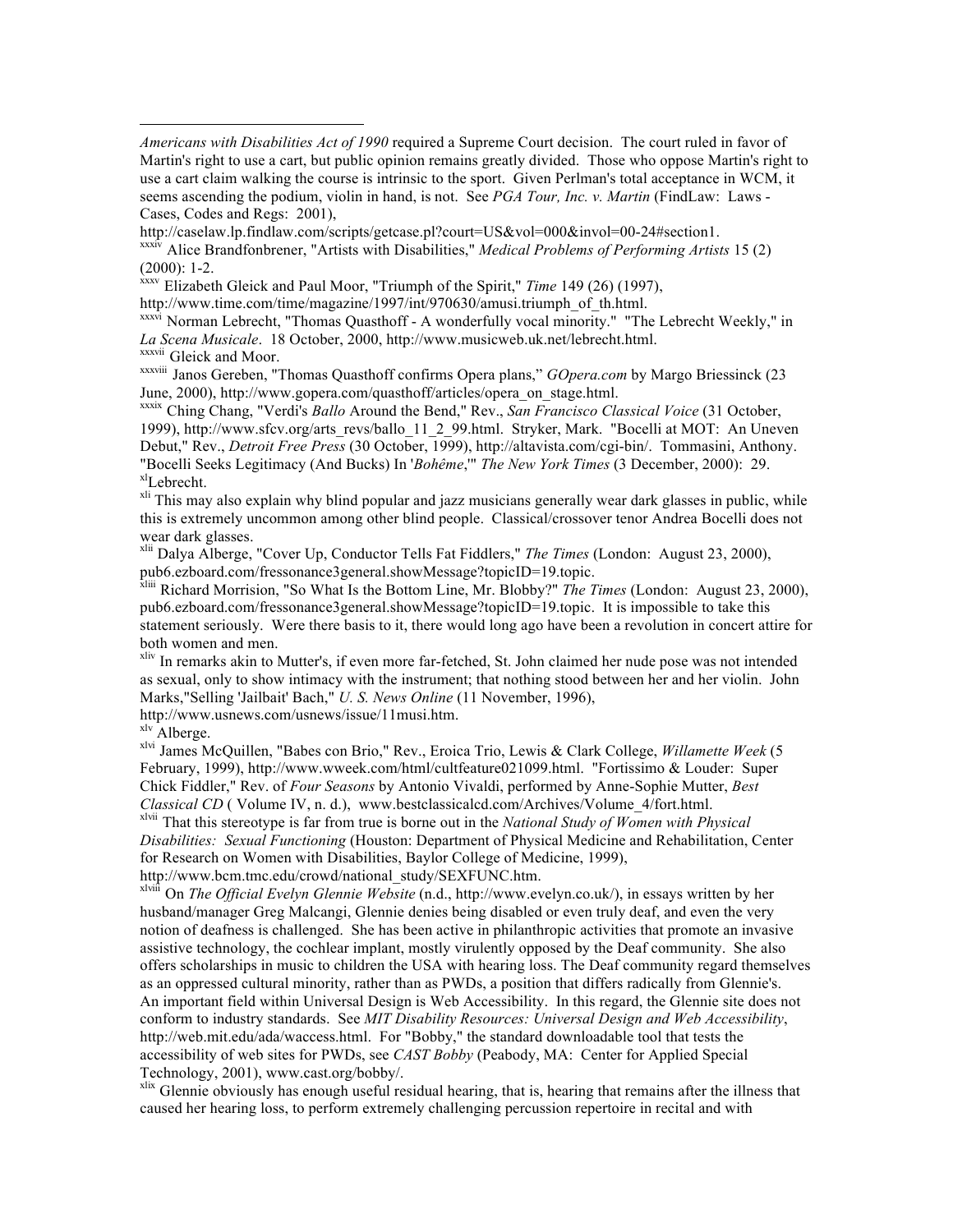orchestra. She speech reads extremely well and speaks with perfect clarity, although enough of her hearing has been lost that she is, for example, unable to make full use of a standard telephone.

<sup>Iii</sup> Ibid.. I read Brandfonbrener's editorial only after completing the first draft of this article. It provides an analysis of the issue of WCM superstars with disabilities remarkably similar to mine, even choosing Perlman, Quasthoff, and Glennie as her three test cases. Interestingly, she directly contrasts Quasthoff, as disabled by his appearance (Brandfonbrener was at the time unaware that Quasthoff had finally been engaged to perform staged opera), to Glennie, who is not. She does not treat gender as an issue, though she provides important evidence for it.

liii Aaron M. Renn, Untitled, *The Weekly Breakdown 2 (4)* (1999),

http://www.urbanophile.com/breakdown/archive/vol2/wb2-04.html.

liv Emily Gottlieb, "Reading Between the Headlines - The Media and Jury Verdicts," *Research*, Volume 2 (The Center for Justice and Democracy, Minnesota Consumer Alliance: 2 January, 2001),

http://www.mnconsumeralliance.org/mca\_research.htm.

lv Ibid.

lvi Bentley (no first name given), "Commuter Crew Not At Fault, Railroad Official Testifies," *Today's Headlines* (International Brotherhood of Locomotive Engineers: 10 February, 1999), http://www.ble.org/pr/news/headline0210a.html.

lvii Lawrence Johnson, "An Interview with Rachel Barton," *Fanfare Magazine* (September-October 1997):

1-5, http://www.rachelbarton.com/noframes/articles/art0997.htm.

lviii Jim Brown, "First Worldwide Telethon Sets \$52 Million Pledge Record," *MDA News* (7 September 1998), http://www.mdusa.org/news/980906webcast.html.

 $\frac{1}{x}$  It is difficult to imagine African-American popular music without Ray Charles or Stevie Wonder or jazz without Art Tatum or Rahsaan Roland Kirk. An Internet search for "+blues +blind -"blind pig"' (blind pig is an important blues recording label) on July 9, 2001 (Google) yielded 799 "hits."

<sup>1x</sup>Statistical Abstract of the United States: 2000, 120th edition (Washington, DC, U.S. Census Bureau:

2000): 415.<br><sup>lxi</sup> Karen Gair, "Good for Business," *SEEK* jobs database and employment advice (2000), http://www.seek.com.au/editorial/0-8-7 disabilities.htm.

<sup>bxii</sup> N.d., "*Equal to the Task: 1981 Du Pont Survey of Employment of the Handicapped*" (Wilmington: Du Pont, 1982). "*Equal to the Task II: 1990 Du Pont Survey of Employment of the Handicapped*" (Wilmington: Du Pont, 1991?).

lxiii In the five years my wife, Dr. Iris Shiraishi, worked for/managed Greater Twin Cities Youth Symphonies, which at the time had eight orchestras, elementary through high school, and was the largest organization of its kind, we observed only two students with disabilities. Both had mobility impairments affecting their arms. One of the eight conductors was a PWD, also mobility-impaired, one of only three professional classical musicians with physical (other than performance injuries) or sensory disabilities we have known personally.

lxiv For a perspective on disability in Chinese culture, see Emma Stone, "Modern Slogan, Ancient Script: Impairment and Disability in the Chinese Language," in *Disability Discourse*, Mairian Corker and Sally French, eds. (Buckingham: Open University Press): 136-147.

lxv Benjamin Boretz, "Nelson Goodman's *Languages of Art* from a Musical Point of View," in *Perspectives on Contemporary Music Theory*, ed. Boretz and Edward T. Cone (New York: W. W. Norton & Company, 1972): 31-44.

<sup>lxvi</sup> Carnatic (South Indian) classical music regards as (literally) a saint its greatest composer, Sri Tyagaraja, noting his profound devotion to Lord Rama as his musical inspiration. Nonetheless, his compositions, while revered, are not/cannot in practice (owing to less notational nuance and performance practice that encourages improvisation and interpretation) be objectively preserved in the manner of WCM.

<sup>lxvii</sup> Austrian theorist Heinrich Schenker and disciples like Edward Aldwell and Karl Schachter speak often and unabashedly of a group of almost entirely Germanic (Chopin and Scarlatti, the ethnic exceptions, are so noted by Schenker) eighteenth and nineteenth century composers as the "great composers"; that is, the ones

<sup>&</sup>lt;sup>1</sup> The Official Evelyn Glennie Web Site.

*The Official Evelyn Glennie Web Site*. li Alice Brandfonbrener, "MTNA Music Medicine Survey Part 2: The Teachers," *American Music Teacher* 39 (3) (1989-9): 20-3, 61. Alice Brandfonbrener, "Preliminary findings from the MTNA Music Medicine Survey," *American Music Teacher* 39 (1) (1989): 37-41.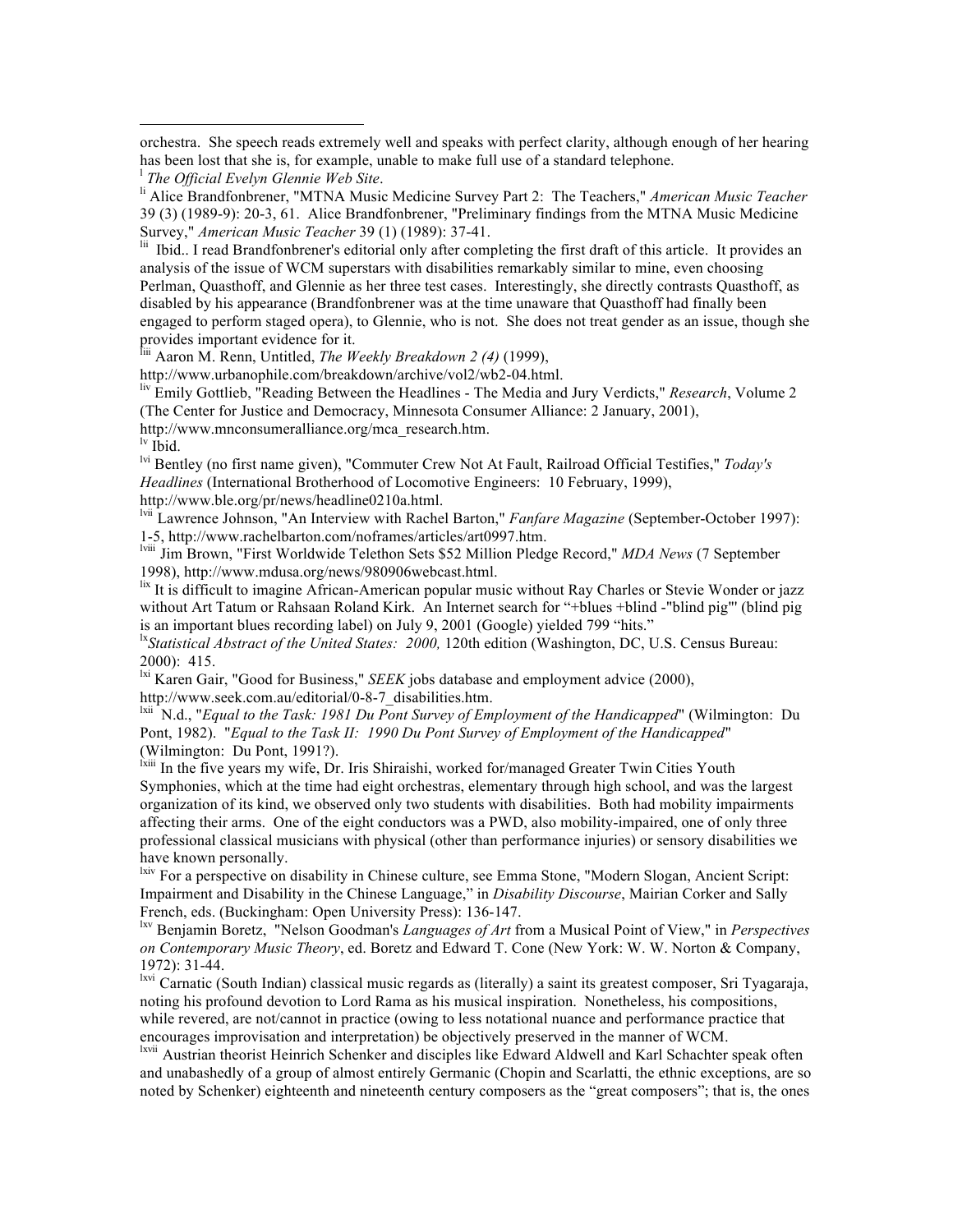whose works conform to Schenker's theories. See, for example, Edward Aldwell and Carl Schachter, *Harmony and Voice Leading*, 2nd ed. (Fort Worth: Harcourt Brace Jovanovich, 1989).

<sup>lxviii</sup> The history of WCM may be viewed in large degree as progressively delegating greater responsibilities for musical choices to composers (mostly through enhancements to notation) at the expense of wide interpretive, even improvisational, latitudes that were not only required of performers but hallmarks of their individual greatness. Efforts to revitalize improvisational performance practice in WCM, beginning in the late 1950s with Luca Foss's Improvisation Chamber Ensemble and continuing most prominently in the work of Terry Riley, have been all but abandoned in recent years, even by Foss and Riley themselves. (African-American composer Alvin Singleton, whose connections to the jazz world are strong, is a notable exception.) Interestingly, some performers in the historical performance movement, among them forte pianist Malcom Bilson, have begun to add their own embellishments to performances of works from the Classical period, not in the interest of creativity per se, but because it is an authentic performance practice. lxix Two of the five works Wittgenstein commissioned, concertos by Ravel and Prokofiev, have attained

standard repertoire status for able-bodied as well as hand-impaired pianists. Noted American composer George Perle has recently written a left-hand work for Leon Fleisher. There are no standard works for right hand only, though pieces were composed for pianist Lionel Nowak. See Donald L Patterson, *One Handed: A Guide to Piano Music for One Hand.* (Westport, CT: Greenwood Press, 1999).

<sup>Ixx</sup> Simon Frith, "The Industrialization of Music," in *Music for Pleasure* (New York: Routledge, 1988): 11-23.

<sup>Ixxi</sup> I recall three telling anecdotes. The first was a Minnesota Public Radio interview in the early 1980s with conductor Sir Neville Marriner, then Music Director of the Minnesota Orchestra. He stated that he regarded his concerts as rehearsals for his (numerous) recordings and noted he eschewed certain types of rubato (rhythmic liberties) because of difficulties they created for the audio editor.

The second anecdote concerns a PBS documentary on the 1990 Tchaikowsky Competition in piano. A mandatory work in the preliminaries was Prelude and Fugue in D minor from Book Two of J. S. Bach's *Well-Tempered Clavier*. The video showed segments of about ten different performances of the fugue by an equal number of pianists, spliced together to form a single "performance." As different as the artists looked (I suspect this was the point), the technically flawless performances were so remarkably similar as to sound like a seamless, though not particularly interesting, whole.

Finally, I note my first digitally edited recording, in 1997, of my 1980 piano work, *Shabbat Shalom*. This 13-minute recording consists of over 100 digital "splices." While a wonderful rendition, pianist Jeffrey Jacob has never before or since played the entire work without pause, from beginning to end; that is, he has never "performed" it, even privately. While it is reasonable to record WCM this way, since that session, I have pondered the proper role of digital editing in improvised music, a question that inhibits my

willingness to record that facet of my *ouevre*.<br><sup>lxxii</sup> L. Tabor, "Rock Drummer Max Weinberg's battle with Hand Injuries," *International Musician* 85 (11) (1987): 7, 28-29. Max Weinberg, "Back to practicing and playing after tendonitis," *Journal of Hand Therapy,* 5, (1992): 120.<br><sup>Ixxiii</sup> The exception is hearing loss, often (and hardly surprisingly) reported by/about rock musicians (and

their audiences). See Kris Chesky and Miriam Henoch, "Instrument-Specific Reports of Hearing Loss: Differences between Classical and Nonclassical Musicians," *Medical Problems of Performing Artists* 15 (1) (2000): 35-38.

lxxiv M. Fishbein, S. E. Middlestadt, V. Ottai, S. Straus & A. Ellis, "Medical Problems Among ICSOM Musicians: Overview of a National Survey," *Medical Problems of Performing Artists* 3 (1) (1988): 1-8. lxxv Ian James," Survey of Orchestras," in *Medical Problems of the Orchestra Musician*, Raoul Tubiana and Peter C. Amadio, eds. (London: Martin Dunitz, 2000): 195-202.<br><sup>Ixxvi</sup> Similarly, Yeung *et al.* report a 64% incidence of playing-related musculoskeletal problems among

professional orchestral musicians in Hong Kong. Ella Yeung, Winnie Chan, Florence Pan, Phoebe Sau, Maggie Tsui, Belinda Yu, and Christine Zaza, "A Survey of Playing-related Musculoskeletal Problems Among Professional Orchestral Musicians in Hong Kong," *Medical Problems of Performing Artists* 14 (1) (1999): 43-46.

lxxvii Brandfonbrener, 1988-89 and 1989.

lxxviii Raoul Tubiana, "Upper Limb Disorders in Musicians," *Maitrise Orthopedique* 100 (2001), www.maitrise-orthop.com/corpusmaitri/orthopaedic/mo69\_limb\_disorders/index.shtml. See also William Dawson, "Upper Extremity Overuse in Instrumentalists," *Medical Problems of Performing Artists* 16 (2)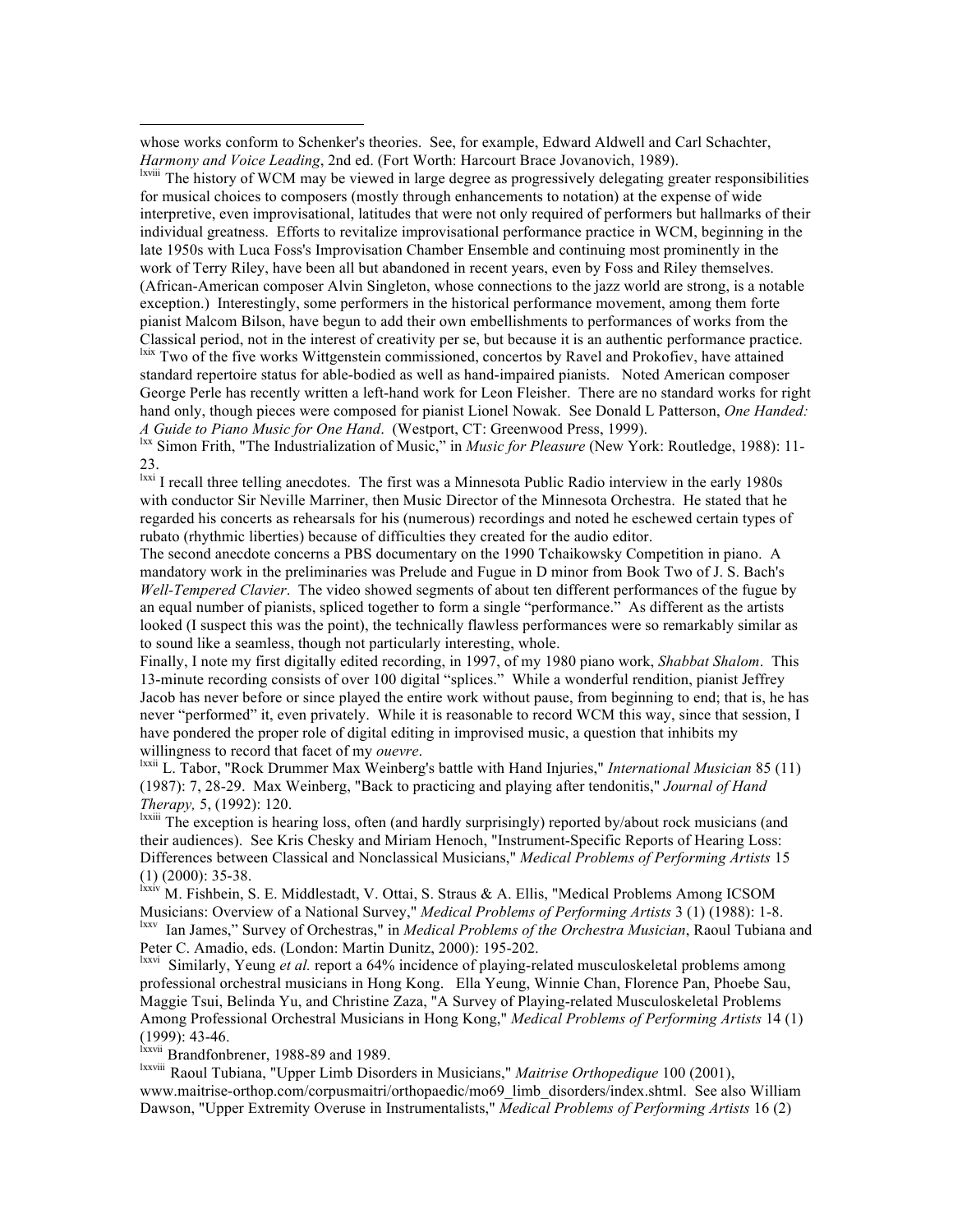(2001): 66-70, for a statistically rich examination of the author's own musician patients. Additional, if less clinical, evidence that the majority of performance-injured musicians are from WCM includes a review of the performing arts medical and related scholarly literature (in music, rather than medical, publications) and popular, self-help books and periodicals. My examination of bibliographic sources indicates the vast majority of publications directed to musicians in a particular genre are for WCM. Notably, the four *Playing (Less) Hurt* conferences dealing with performance injuries, held in the late 1980s and early 1990s and coordinated by Janet Horvath, Associate Principal Cellist, Minnesota Orchestra, and performing arts medicine consultant, were overwhelmingly attended by WCM musicians.<br><sup>Ixxix</sup> Many years ago, I was involved in rehearsals for the premiere of one of my compositions which, while

not literally repetitious, involved many similar figurations. At the same time, the players, from a major orchestra, were rehearsing a work by a prominent "'Minimalist" composer. There were numerous complaints about how painful it was to play his piece, especially late in the season. In that context, they declared my piece "impossible," likening it to the orchestra piece to whose performance they objected. In part, as a result of the negative reaction of the orchestra to playing this work, the music director (and the orchestra's marketing staff) openly retreated from the adventurous, largely contemporary programming of his first season.

The ensemble refused to play my piece and I was forced to reschedule my premiere and an entire evening of my work. Later, I engaged different players from another major orchestra during a summer hiatus. There was no suggestion my work was even particularly difficult, let alone impossible, and no mention of pain. The piece has enjoyed many successful performances since.<br>
<sup>Ixxx</sup> Americans with Disabilities Act of 1990.

<sup>lxxxi</sup> Because repetitive motion injuries are extremely common among the industrial labor force as well, it may be that economics are a reason their status as disabilities is so fiercely resisted.

<sup>lxxxii</sup> It is possible that musics other than WCM have underreported data on performance injuries. Certain categories of WCM musicians, such as those in major symphony orchestras, are among the best-paid and may have superior access to medical care. As previously stated, WCM musicians are also by far the most studied category in the performing arts medical literature.

lxxxiii Although it may seem an unfair provocation not to discuss the precise nature of my impairment/disability here--having disclosed that it exists-- one of the protocols of DS is that claiming a disability identity is a public social/political statement. One's particular impairment is anatomical, intimate, and thus private, unless it is critical to one's argument. It is not here, nor are the details of my battles with human service bureaucracies. For a comprehensive exploration of the politics of this and related discursive and disclosure matters, see Simi Linton, *Claiming Disability: Knowledge and Identity* (New York: New York University Press, 1998).

This "need to know" basis for determining whether to disclose highly personal anatomical matters is mirrored in the transgender community, whose lives make perhaps the most powerful case for a distinction between gender and sex.

lxxxiv Ellen Koskoff, rev. of "Music, Talent, and Performance," by Henry Kingsbury. *Ethnomusicology* 34 (2) (1990): 314.

lxxxv The Australian *Lawlink* has published an excellent exegesis of legal constructions of difference and discrimination in which disability is considered at length and the perspective is international. Report 92 (1999), "Review of the Anti-Discrimination Act 1977 (NSW)," *Lawlink NSW*, *3,*

http://www.lawlink.nsw.gov.au/lrc.nsf/pages/r92chp.

lxxxvi Including *Amadeus*, *Immortal Beloved*, *Shine*, *Hillary and Jackie*, *The Red Violin*, *Mr. Holland's* 

<sup>Ixxxvii</sup> In jazz, Art Tatum, Rahsaan Roland Kirk, Marcus Roberts, Django Reinhardt, George Shearing, Lenny Tristano, Horace Parlan, Wingy Manone, Diane Schuur, Michel Petrucciani, Louis Armstrong, Quincy Jones, and Charles Mingus (the latter three only late in their careers). In African-American popular music, Stevie Wonder, Ray Charles, and, late in their careers Teddy Pendergast, and Curtis Mayfield. In blues, Lemon Jefferson, Sonny Terry, Willie McTell, Gary Davis, and numerous others. In country and Southern folk music, Mel Tillis, Vic Chesnutt, and Doc Watson. In Latin pop, Jose Feliciano.

lxxxviii N.A., "Excite Music: Curtis Mayfield Biography," *At Home Corporation* (2001): http://music.excite.com/artist/biography/15625.

<sup>lxxx $\ddot{x}$ </sup> N.A., University of Georgia Columns, "Diversity Conference Planned," (19 May 1997): http//www.uga.edu/column/051997/digest.html.